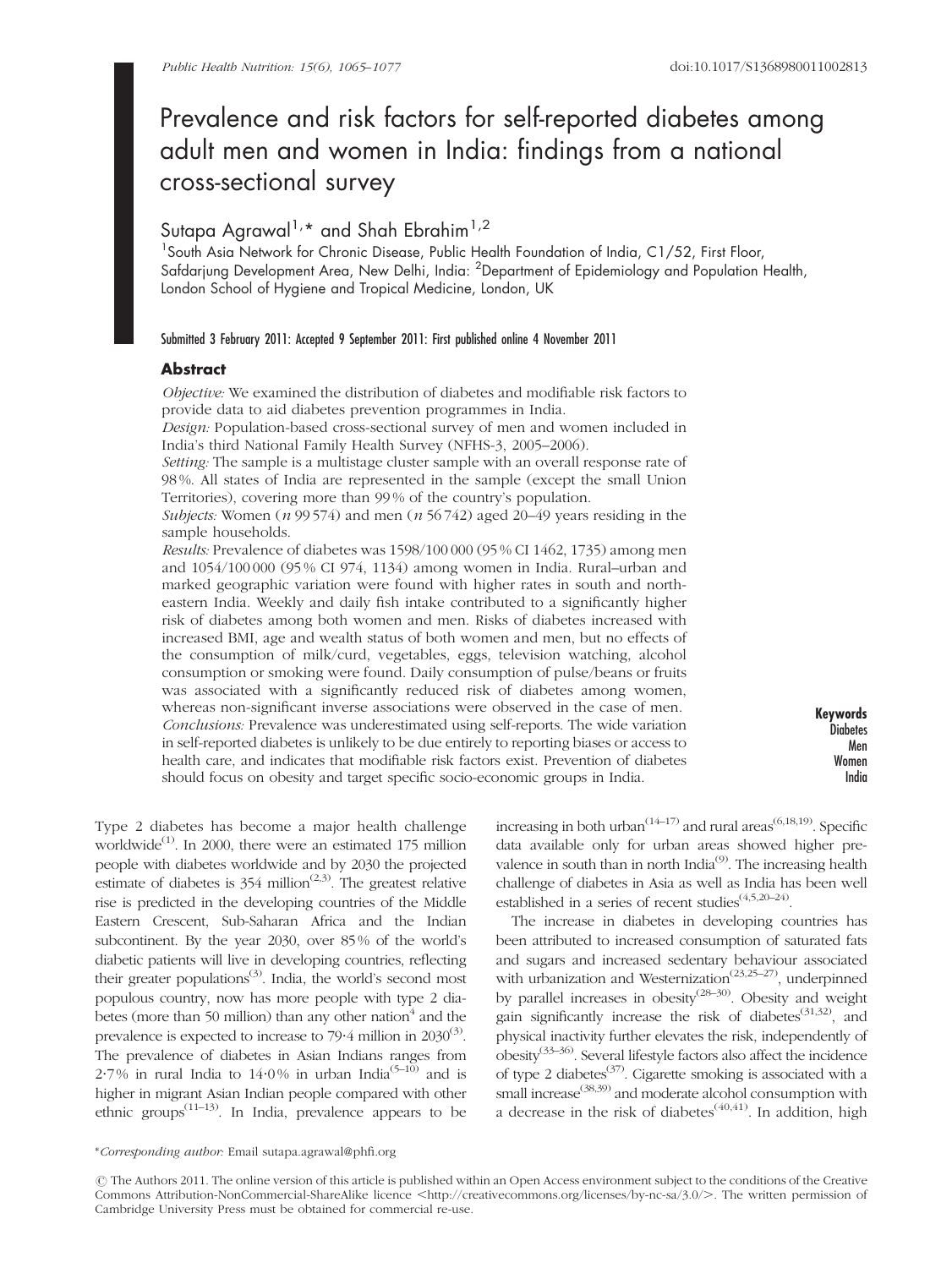consumption of eggs<sup>(42)</sup>, chicken or meat<sup>(43–46)</sup> and fish<sup> $(47)$ </sup> has been associated with an increased risk of diabetes whereas a low-fibre diet with high intake of vegetables and fruits<sup> $(48,49)$ </sup> and legumes<sup>(50,51)</sup> is associated with a decrease in diabetes risk. In most of the studies, dietary and lifestyle factors have been considered individually, although behavioural factors are typically correlated with one another. In the present study we aimed to describe the geographic variation in prevalence of diabetes among a representative national sample of Indian women and men, contrasting rural and urban rates, and to examine the effect of modifiable risk factors including dietary and lifestyle factors on diabetes prevalence.

# Methods

Data from India's third National Family Health Survey (NFHS-3, 2005–2006) were used. Briefly, this survey was designed on the lines of the Demographic and Health Surveys (www.measuredhs.com) that have been conducted in many developing countries since the 1980s. The NFHS has been conducted in India for successive three rounds, each at an interval of 5 years. The third round of the NFHS (i.e. NFHS-3) collected demographic, socioeconomic and health information from a nationally representative probability sample of 124 385 women aged 15–49 years and 74 369 men aged 15–54 years residing in 109 041 households. The sample is a multistage cluster sample with an overall response rate of 98 %. All states of India are represented in the sample (except the small Union Territories), covering more than 99 % of the country's population. Full details have been published $(52)$ . The analysis in the present study focuses on 99 574 women and 56 742 men aged 20–49 years living in the sample households.

#### Response variable

The survey asked several questions relating to specific health problems of the individual, including whether the respondent currently has diabetes. The question was: 'Do you currently have diabetes?' The survey was conducted using an interviewer-administered questionnaire in the native language of the respondent using a local, commonly understood term for diabetes. A total of eighteen languages were used in the survey with back translation into English to ensure accuracy and comparability. It is important to recognize that reported diabetes is not as accurate as clinical measures of diabetes. No physician diagnosis of diabetes could be obtained to verify self-reports and it was not possible to take fasting blood glucose to establish a diagnosis. In our analysis, this reported prevalence of diabetes is the response variable.

#### Predictor variables

The survey collected information on demographic, socioeconomic factors and food habits. Consumption of

selected foods was assessed by asking 'How often do you yourself consume the following items: daily, weekly, occasionally or never?' related to milk or curd, pulses or beans, green leafy vegetables, other vegetables, fruits, eggs, and chicken, meat or fish. Frequency of watching television (almost every day, at least once weekly, less than once weekly, not at all) was used as a measure of sedentary behaviour. Use of tobacco was measured as never smoker and ever smoker. Use of alcohol was quantified as drinks almost every day, about once weekly, less than once weekly and never.

Participants were weighed using a solar-powered scale with an accuracy of  $\pm 100$  g. Height was measured using an adjustable wooden measuring board, specifically designed to provide accurate measurements (to the nearest 0?1 cm) in a developing-country field situation. The weight and height data were used to calculate BMI. Women who were pregnant at the time of the survey or women who had given birth during the two months preceding the survey were excluded from these measurements. Thresholds for BMI were defined as  $\langle 18.5 \text{ kg/m}^2 \text{ (underweight)}$ , 18.5 to  $24.9 \text{ kg/m}^2$  (normal weight),  $25.0$  to  $29.9 \text{ kg/m}^2$  (overweight) and  $\geq 30.0$  kg/m<sup>2</sup> (obese).

Because the effects of the risk factors on the prevalence of diabetes are likely to be confounded with the effects of other risk factors, it is necessary to statistically control or adjust for such factors. Control variables included in the present study were age, education, wealth status of the household and place of residence. Age was divided into three categories as 20–29 years, 30–39 years and 40–49 years. Education was classified as no education, primary (5–7 years completed), secondary (8–9 years) or higher  $(10+)$  years). Wealth index (based on thirty-three assets and housing characteristics and graded as lowest, second, middle, fourth and highest) was computed using previously described methods (see Appendix). Place of residence was defined as urban or rural.

#### Statistical analysis

Descriptive statistics were calculated with the use of standard methods. Prevalence of diabetes was computed as the number of diabetes cases per 100 000 persons. Trend tests were also carried out scoring the variables in different categories by using likelihood ratio tests. Because our response variable – prevalence of diabetes – is dichotomous, we used logistic regression to estimate the odds ratios of the risk factors for diabetes after controlling for socio-economic and demographic factors and examining for the independent effects of risk factors. As certain states and certain categories of respondents were oversampled, in all analyses sample weights were used to restore the representativeness of the sample.

Results are presented in the form of odds ratios with 95 % confidence intervals. The estimation of confidence intervals takes into account the design effects due to clustering at the level of the primary sampling unit. Before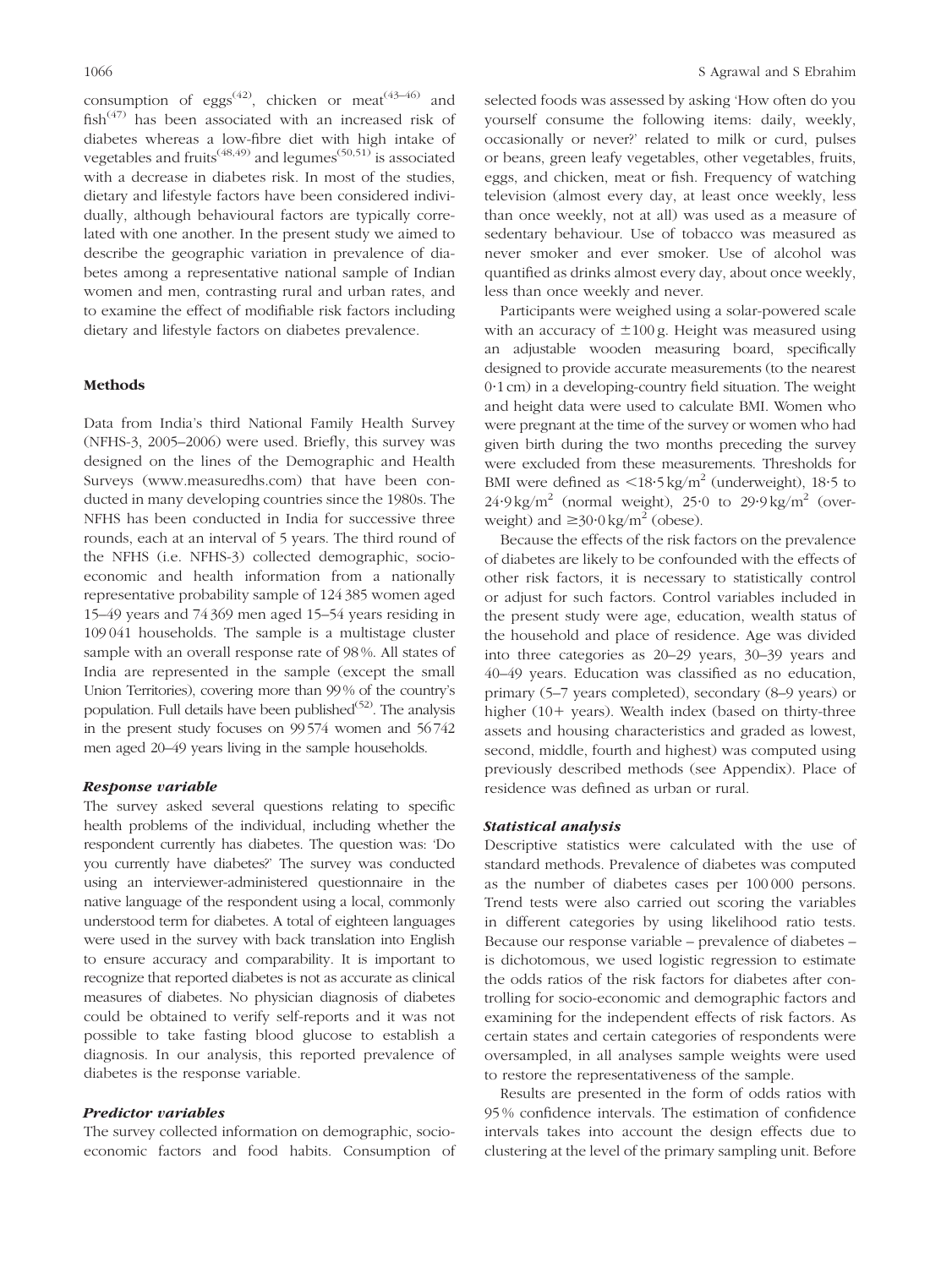carrying out the multivariate models, we tested for the possibility of multicollinearity between the predictor variables. In the correlation matrix of predictor variables, all pairwise Pearson correlation coefficients were  $\leq 0.5$ , suggesting that multicollinearity is not a problem. All analyses including the logistic regression models were conducted using the STATA 10 statistical software package (StataCorp., College Station, TX, USA)<sup>(53)</sup>.

#### Human subjects' informed consent

The analysis presented herein is based on secondary analysis of existing survey data, with all identifying information removed. The survey obtained informed consent from each respondent before asking questions.

#### Results

#### Prevalence of diabetes by state and residence

Table 1 shows diabetes prevalence among men and women by state and residence. Prevalence of diabetes was 1054/100 000 (95 % CI 974, 1134) among women and 1598/100 000 (95 % CI 1462, 1735) among men in India. Overall the prevalence rates were higher in men but inconsistent patterns were seen in different states.

Marked geographic variation and rural urban differences in prevalence were observed. Goa had the highest overall diabetes prevalence among men (5215/100 000; 95 % CI 3835, 6594) while Kerala has highest overall diabetes prevalence among women (2953/100 000; 95 % CI 2352, 3554). Rajasthan, Uttar Pradesh, Assam and Arunachal Pradesh all had diabetes prevalence levels below 500/100 000 among women while only Rajasthan and Mizoram had a diabetes prevalence level below 500/100 000 among men.

Overall there was a large urban–rural variation of diabetes in India. Comparisons between states showed that most had higher diabetes rates in urban compared with rural areas, with similar urban-to-rural ratios in men and women. Prevalence ratios showed a marked variation and were as high as sixteen-fold (women, Meghalaya, north-eastern region) but several states showed no marked urban–rural differences in men or women (Rajasthan, Himachal Pradesh, Manipur, Sikkim, Goa).

#### Risk factors for diabetes

Table 2 shows the percentage distribution of women and men by diabetes status and Table 3 shows the prevalence rates per 100 000 persons by risk factors and sociodemographic characteristics for women and men. Diabetes was more common among both women and men who consumed milk or curd, eggs, fish, chicken or meat daily, who were either overweight or obese, who watched television almost every day, and in those who were the oldest age group, lived in urban areas and in wealthier households (all  $P < 0.0001$ ). No differences in prevalence were seen for vegetable and fruit consumption or smoking tobacco.

Table 4 presents unadjusted and adjusted logistic regression results showing the effect of modifiable risk factors and socio-economic and demographic characteristics on diabetes among women and men in separate models. Model I presents unadjusted results, Model II presents results independently for the risk factors adjusted for sociodemographic factors which may be confounders and Model III presents results adjusted for both risk factors and confounders.

Unadjusted results show that the risk of diabetes was 1.3 times higher (OR = 1.29; 95 % CI 1.13, 1.47) among women and 1.6 times higher among men  $(OR = 1.59)$ ;  $95\%$  CI 1.37, 1.84) who consumed milk or curd weekly compared with those who consumed them occasionally/ never. However, this effect disappeared in women and was markedly attenuated in men  $(OR = 1.21; 95\% \text{ CI})$ 1?02, 1?43) after controlling for the potential confounders. Daily intake of fish was associated with 1.6 times higher risk of diabetes among women (OR =  $1.59$ ; 95 % CI  $1.33$ , 1.90) and 1.4 times higher risk among men  $(OR = 1.44;$  $95\%$  CI 1.20, 1.73) as compared with occasional/never consumers. Weekly fish intake also contributed to a higher risk of diabetes both among women (OR  $= 2.05$ ; 95% CI 1.67, 2.53;  $P < 0.001$ ) and men (OR = 2.14; 95 % CI 1.70, 2.70) even after controlling the effects of potential confounders. Daily chicken/meat consumption was found to be associated with higher diabetes risk among men (OR =  $1.25$ ; 95 % CI 1.06, 1.48) but not among women. The odds of diabetes were higher for both women and men who consumed eggs daily or weekly in the crude analyses but in adjusted models these effects disappeared.

Daily consumption of pulse/beans (OR =  $0.71$ ; 95 % CI 0.58, 0.86) and fruits (OR = 0.77; 95% CI 0.66, 0.90) was associated with a significantly reduced risk of diabetes among women whereas non-significant inverse associations were also observed in the case of men. No effect of daily vegetable consumption on diabetes was found either in women or men in both crude and adjusted analyses.

Considering BMI status, the crude odds were more than six times higher among obese women and almost two times higher in obese men; the effect remained strong but was partly attenuated in the fully adjusted model. Diabetes was three times higher among obese women (OR =  $3.05$ ; 95% CI 2.49,  $3.73$ ) and 1.5 times higher among obese men (OR =  $1.49$ ; 95 % CI  $1.06$ ,  $2.08$ ) in the adjusted analysis. The unadjusted odds of diabetes were higher among those who watched television almost every day for both women and women but in adjusted models these effects disappeared. However, no effects of alcohol consumption or smoking on diabetes were found in the adjusted analyses.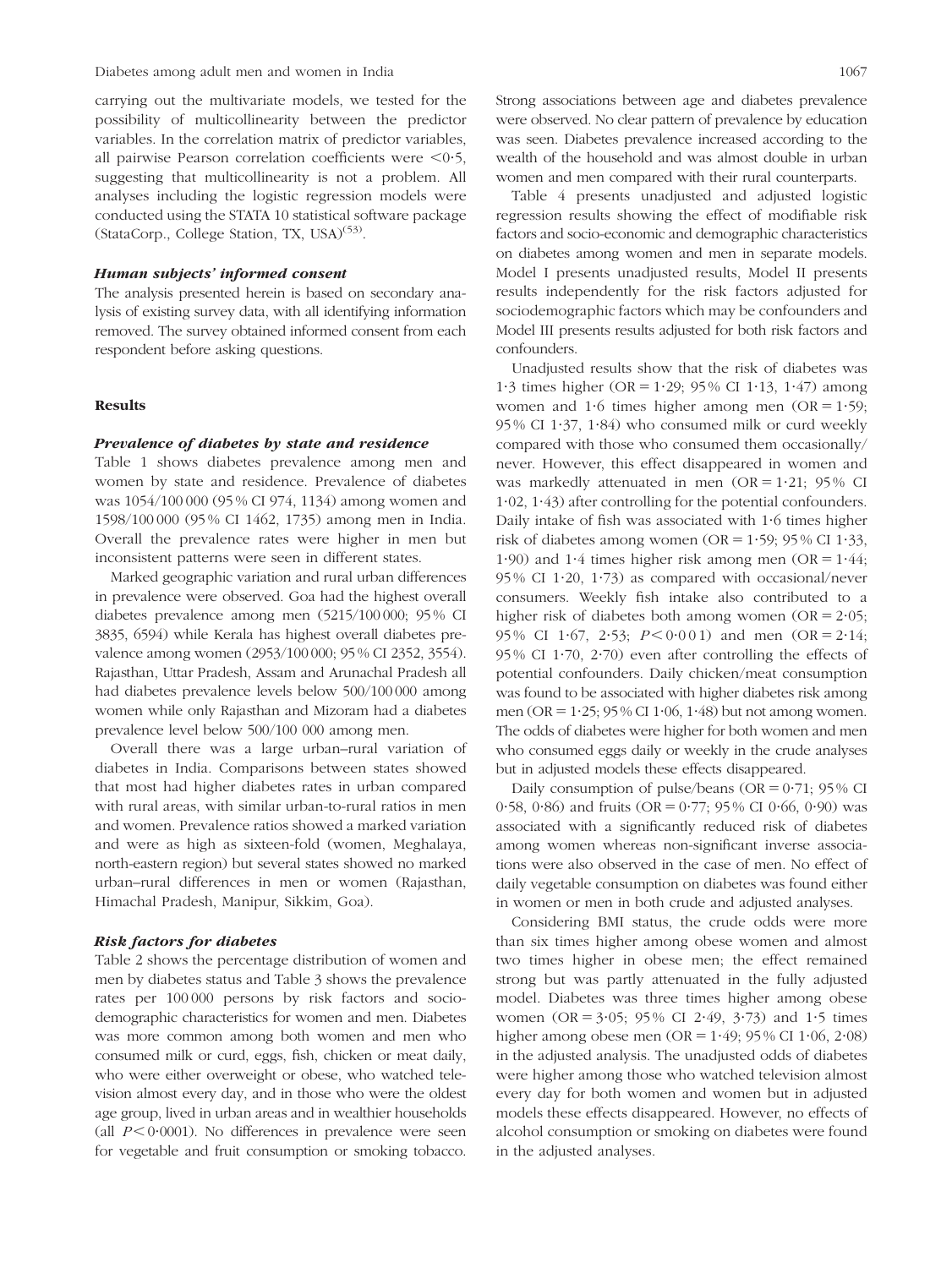| Table 1 Prevalence of diabetes (per 100 000 persons with 95 % CI) among women (n 99 |                              |                                     |                    |                                                       |                              | 574)                                                                                    |                      |                             | and men (n 56 742) aged 20-49 years by Indian state and residence,                                                                                                                                                                                                                                            |                       |                                                                                                                                                                                                                                                                                                                                                                |                                     | 2005-2006                                         |                                    |
|-------------------------------------------------------------------------------------|------------------------------|-------------------------------------|--------------------|-------------------------------------------------------|------------------------------|-----------------------------------------------------------------------------------------|----------------------|-----------------------------|---------------------------------------------------------------------------------------------------------------------------------------------------------------------------------------------------------------------------------------------------------------------------------------------------------------|-----------------------|----------------------------------------------------------------------------------------------------------------------------------------------------------------------------------------------------------------------------------------------------------------------------------------------------------------------------------------------------------------|-------------------------------------|---------------------------------------------------|------------------------------------|
|                                                                                     |                              |                                     |                    | omen<br>≥                                             |                              |                                                                                         |                      |                             |                                                                                                                                                                                                                                                                                                               |                       | Men                                                                                                                                                                                                                                                                                                                                                            |                                     |                                                   |                                    |
|                                                                                     |                              | Urban                               | Rural              |                                                       |                              | <b>Total</b>                                                                            |                      |                             | Urban                                                                                                                                                                                                                                                                                                         | Rural                 |                                                                                                                                                                                                                                                                                                                                                                | Total                               |                                                   |                                    |
| India and states                                                                    | Prevalence                   | 95% CI                              | Prevalence         | ō<br>5%<br>თ                                          | evalence                     | ō<br>$\delta$<br>95                                                                     | of womer<br>Number   | Prevalence                  | ō<br>95%                                                                                                                                                                                                                                                                                                      | Prevalence            | ō<br>ಸಿ<br>95                                                                                                                                                                                                                                                                                                                                                  | revalence                           | $\circ$<br>ಸಿ<br>95                               | Number<br>of men                   |
| India                                                                               | 1653                         | 1490, 1814                          | 752                | 663, 841                                              | 1054                         | 1134<br>974,                                                                            | 1049                 | 2239                        | 2471<br>2006,                                                                                                                                                                                                                                                                                                 | <b>230</b>            | 1060, 1399                                                                                                                                                                                                                                                                                                                                                     | 1598                                | 1735<br>1462,                                     | 1036                               |
| Northern region<br><b>Delhi</b>                                                     | 2207                         |                                     |                    |                                                       |                              |                                                                                         |                      |                             |                                                                                                                                                                                                                                                                                                               |                       |                                                                                                                                                                                                                                                                                                                                                                |                                     |                                                   |                                    |
| Haryana                                                                             | 2627                         | 2822<br>3898<br>1592, ;<br>1357, ;  | $\frac{8}{8}$      |                                                       |                              |                                                                                         |                      |                             |                                                                                                                                                                                                                                                                                                               |                       |                                                                                                                                                                                                                                                                                                                                                                |                                     |                                                   |                                    |
| Himachal Pradesh                                                                    | 1157<br>1556                 | 1908<br>405,                        | 1223<br>232        | 1237<br>1719<br>460<br>88.<br>88.<br>87.              | 2048<br>1368<br>1216<br>1637 | 268<br>286<br>282<br>$472.883$<br>$785.3$                                               | 2023<br>2023<br>2023 | 239<br>2459<br>2459<br>1779 | 824<br>8254<br>8255                                                                                                                                                                                                                                                                                           | । ಜಹಿತಿ<br>1          | 1727<br>1663<br>541<br>196, 75, 175                                                                                                                                                                                                                                                                                                                            | 2074<br>4482<br>691                 | 2974<br>2014<br>2014<br>1<br>1000 m<br>1000 m     | 1588327<br>88327                   |
| Jammu and<br>Kashmir                                                                |                              | 2364<br>747,                        |                    |                                                       |                              |                                                                                         |                      |                             |                                                                                                                                                                                                                                                                                                               |                       |                                                                                                                                                                                                                                                                                                                                                                |                                     |                                                   |                                    |
| Punjab                                                                              | 1361                         | 2045<br>677,                        |                    | 123<br>543<br>1161                                    |                              | 1387<br>521<br>1457                                                                     |                      |                             | 3707<br>1045<br>4660                                                                                                                                                                                                                                                                                          | $3340$<br>$490$       | 259<br>282<br>1274                                                                                                                                                                                                                                                                                                                                             |                                     |                                                   |                                    |
| Rajasthan                                                                           | 366<br>1826                  | 725<br>2809<br>œ                    | 828<br>823         |                                                       | 888                          | 667,<br>12188,                                                                          | 3075<br>3076<br>3028 | 234<br>288<br>288           | 974,<br>168,<br>877,                                                                                                                                                                                                                                                                                          |                       | $\frac{417}{54}$ ,                                                                                                                                                                                                                                                                                                                                             | P2<br>425<br>385                    | 2578<br>2197<br>86.<br>86.21<br>572.              | 067<br>178<br>1790                 |
| Uttaranchal                                                                         |                              | 842,                                |                    |                                                       |                              |                                                                                         |                      |                             |                                                                                                                                                                                                                                                                                                               |                       |                                                                                                                                                                                                                                                                                                                                                                |                                     |                                                   |                                    |
| Central region                                                                      |                              | 1840                                |                    | ო                                                     |                              |                                                                                         |                      |                             |                                                                                                                                                                                                                                                                                                               |                       |                                                                                                                                                                                                                                                                                                                                                                |                                     |                                                   |                                    |
| Madhya Pradesh<br>Chhattisgarh                                                      |                              | 2377<br>515,<br>866,                |                    |                                                       |                              |                                                                                         |                      |                             |                                                                                                                                                                                                                                                                                                               |                       |                                                                                                                                                                                                                                                                                                                                                                |                                     |                                                   |                                    |
| Uttar Pradesh                                                                       | 178<br>1622<br>912           | 1322<br>503,                        | 884<br>884         | $1024$<br>$495$<br>$502$<br><b>SA.</b>                | 884<br>884                   | $100$<br>$584$<br>465,<br>458,                                                          | 2962<br>5167<br>9184 | 123<br>523<br>149           | 6102<br>1170<br>1593<br>2145,<br>- 124,<br>706,                                                                                                                                                                                                                                                               | 982<br>982            | 882<br>135<br>716<br>- 545,<br>245,                                                                                                                                                                                                                                                                                                                            | 1988<br>1989                        | 1893<br>1786<br>904<br><b>SEE</b><br>285          | 132<br>252<br>2938                 |
| Eastern region                                                                      |                              |                                     |                    |                                                       |                              |                                                                                         |                      |                             |                                                                                                                                                                                                                                                                                                               |                       |                                                                                                                                                                                                                                                                                                                                                                |                                     |                                                   |                                    |
| Bihar                                                                               | 2326<br>1774<br>1503<br>2514 | 3193<br>2635<br>1459,<br>912,       | 1155<br>496        | 1658<br>863<br>7952<br>1952<br>652,<br>1906,<br>1906, |                              | 088 020<br>1752<br>2002<br>8844H                                                        | 2875<br>2888<br>2888 | 1055<br>2028<br>2707        | 1975<br>3517<br>66188<br>3989                                                                                                                                                                                                                                                                                 | 161882781             | 503.746<br>- 877.46                                                                                                                                                                                                                                                                                                                                            | 1488<br>1061<br>2755                | 6511-09<br>6851-09<br>6946,                       |                                    |
| Jharkhand                                                                           |                              |                                     |                    |                                                       | 34<br>2008<br>2009           |                                                                                         |                      |                             | 135,<br>547,85<br>271425,                                                                                                                                                                                                                                                                                     |                       | 2716<br>27507<br>2815                                                                                                                                                                                                                                                                                                                                          |                                     | 2372<br>2272<br>2275                              | 87<br>85<br>85<br>87<br>87         |
| Orissa                                                                              |                              | 2220<br>3304<br>797,<br>1723,       | 474<br>1479        |                                                       |                              |                                                                                         |                      |                             |                                                                                                                                                                                                                                                                                                               |                       |                                                                                                                                                                                                                                                                                                                                                                |                                     |                                                   |                                    |
| West Bengal                                                                         |                              |                                     |                    |                                                       |                              |                                                                                         |                      |                             |                                                                                                                                                                                                                                                                                                               |                       |                                                                                                                                                                                                                                                                                                                                                                |                                     |                                                   |                                    |
| North-eastern region                                                                |                              |                                     |                    |                                                       |                              |                                                                                         |                      |                             |                                                                                                                                                                                                                                                                                                               |                       |                                                                                                                                                                                                                                                                                                                                                                |                                     |                                                   |                                    |
| Arunachal Pradesh                                                                   | 773<br>875<br>1217           | 1645<br>္တစ္<br>ုံ ၁၀<br>္ ၁၀       |                    |                                                       |                              |                                                                                         |                      |                             |                                                                                                                                                                                                                                                                                                               |                       |                                                                                                                                                                                                                                                                                                                                                                |                                     |                                                   |                                    |
| Assam                                                                               |                              | 1444                                |                    |                                                       |                              |                                                                                         |                      |                             |                                                                                                                                                                                                                                                                                                               |                       |                                                                                                                                                                                                                                                                                                                                                                |                                     |                                                   |                                    |
| Manipur                                                                             |                              | 1734                                |                    |                                                       |                              |                                                                                         |                      |                             |                                                                                                                                                                                                                                                                                                               |                       |                                                                                                                                                                                                                                                                                                                                                                |                                     |                                                   |                                    |
| Meghalaya                                                                           | 2973                         | 4197<br>1749,                       |                    |                                                       |                              |                                                                                         |                      |                             |                                                                                                                                                                                                                                                                                                               |                       |                                                                                                                                                                                                                                                                                                                                                                |                                     |                                                   |                                    |
| Mizoram                                                                             | 1614<br>1672<br>1678<br>2368 | 2486<br>744, .<br>671,              |                    | 744<br>574 508<br>508 508<br>77 508 508               |                              | 800 22827<br>860 78827<br>867 7880 872<br>នាំ ខ្លួន ដូច ដូច ដូច<br>ខ្លួន ដូច ដូច ដូច ដូ |                      | 88588885555                 | $\begin{array}{l} 1.38 \\ 1.38 \\ 1.39 \\ 1.39 \\ 1.39 \\ 1.39 \\ 1.30 \\ 1.34 \\ 1.34 \\ 1.34 \\ 1.34 \\ 1.34 \\ 1.34 \\ 1.34 \\ 1.34 \\ 1.34 \\ 1.34 \\ 1.34 \\ 1.34 \\ 1.34 \\ 1.34 \\ 1.34 \\ 1.34 \\ 1.34 \\ 1.34 \\ 1.34 \\ 1.34 \\ 1.35 \\ 1.35 \\ 1.36 \\ 1.37 \\ 1.38 \\ 1.39 \\ 1.39 \\ 1.39 \\ 1.$ | 888788878<br>88878888 | 1636<br>1275<br>1276<br>1275<br>1284<br>1084<br>$\begin{array}{c} 98.4 \pm 0.000 \\ - 0.0000 \\ - 0.0000 \\ - 0.0000 \\ - 0.0000 \\ - 0.0000 \\ - 0.0000 \\ - 0.0000 \\ - 0.0000 \\ - 0.0000 \\ - 0.0000 \\ - 0.0000 \\ - 0.0000 \\ - 0.0000 \\ - 0.0000 \\ - 0.0000 \\ - 0.0000 \\ - 0.0000 \\ - 0.0000 \\ - 0.0000 \\ - 0.0000 \\ - 0.0000 \\ - 0.0000 \\ -$ | 노 용도 5 % 8 % % %<br>노 육 & 도 % % % % | $6.8333345574$<br>$-3.833345574$                  | ទី ចិន្ត្រី<br>ខ្លួន មិន ដូច ទី ទី |
| Nagaland                                                                            |                              | 1757                                |                    |                                                       |                              |                                                                                         |                      |                             |                                                                                                                                                                                                                                                                                                               |                       |                                                                                                                                                                                                                                                                                                                                                                |                                     |                                                   |                                    |
| Sikkim                                                                              |                              | 2651<br>692,<br>839,                |                    |                                                       |                              |                                                                                         |                      |                             |                                                                                                                                                                                                                                                                                                               |                       |                                                                                                                                                                                                                                                                                                                                                                |                                     |                                                   |                                    |
| Tripura                                                                             |                              | 3897                                |                    |                                                       |                              |                                                                                         |                      |                             |                                                                                                                                                                                                                                                                                                               |                       |                                                                                                                                                                                                                                                                                                                                                                |                                     |                                                   |                                    |
| Western region                                                                      |                              |                                     |                    |                                                       |                              |                                                                                         |                      |                             |                                                                                                                                                                                                                                                                                                               |                       |                                                                                                                                                                                                                                                                                                                                                                |                                     |                                                   |                                    |
| Goa                                                                                 | 2387                         | 1606,                               |                    |                                                       |                              |                                                                                         |                      |                             |                                                                                                                                                                                                                                                                                                               |                       |                                                                                                                                                                                                                                                                                                                                                                |                                     |                                                   |                                    |
| Gujarat                                                                             | 1437<br>703                  | 3169<br>2079<br>956<br>796,<br>449, | 2009<br>979<br>470 | 2721<br>142<br>760<br>1298,<br>516,<br>179,           | 221<br>1188<br>1188          | 2759<br>1563<br>781<br>887<br>797,                                                      | 2957<br>2062<br>7347 | 5657<br>1429<br>203         | 7692<br>2479<br>2549<br>3621,<br>378,<br>1529,                                                                                                                                                                                                                                                                | 1673<br>568<br>168    | 6461<br>1123<br>1385<br>284.<br>544.<br>544.                                                                                                                                                                                                                                                                                                                   | 215<br>2341<br>241                  | 5597<br>1497<br>1877<br>3835,<br>387,<br>1205,    | 029<br>1928<br>1736                |
| Maharashtra                                                                         |                              |                                     |                    |                                                       |                              |                                                                                         |                      |                             |                                                                                                                                                                                                                                                                                                               |                       |                                                                                                                                                                                                                                                                                                                                                                |                                     |                                                   |                                    |
| Southern region                                                                     |                              |                                     |                    |                                                       |                              |                                                                                         |                      |                             |                                                                                                                                                                                                                                                                                                               |                       |                                                                                                                                                                                                                                                                                                                                                                |                                     |                                                   |                                    |
| Andhra Pradesh                                                                      |                              | 2679                                | 329<br>465         |                                                       |                              |                                                                                         | 5898                 |                             |                                                                                                                                                                                                                                                                                                               |                       |                                                                                                                                                                                                                                                                                                                                                                |                                     |                                                   |                                    |
| Karnataka                                                                           |                              | 1739                                |                    |                                                       |                              |                                                                                         |                      |                             |                                                                                                                                                                                                                                                                                                               |                       |                                                                                                                                                                                                                                                                                                                                                                |                                     |                                                   |                                    |
| Kerala                                                                              | 2027<br>2027<br>2027         | 4186                                | 2704<br>1860       | 5235<br>2023<br>2023<br>စ် လို စွဲ စွဲ<br>စသစ္စ စွဲ   | 896<br>7953<br>2547          | 128821<br>128821<br>323333<br>233333                                                    | 3045<br>5077         | 4060<br>2510<br>2826        | 88<br>827<br>835<br>88<br>3132,<br>17987,<br>1980,                                                                                                                                                                                                                                                            | 380<br>880<br>1396    | 3061<br>1291<br>1900<br>1745,<br>586, 75<br>2125, 891,                                                                                                                                                                                                                                                                                                         | 2979<br>1638<br>2121                | 22572<br>2009<br>2009<br>243,<br>243, 50<br>2850, | 5084<br>1709<br>1951<br>1951       |
| Tamil Nadu                                                                          |                              |                                     |                    |                                                       |                              |                                                                                         |                      |                             |                                                                                                                                                                                                                                                                                                               |                       |                                                                                                                                                                                                                                                                                                                                                                |                                     |                                                   |                                    |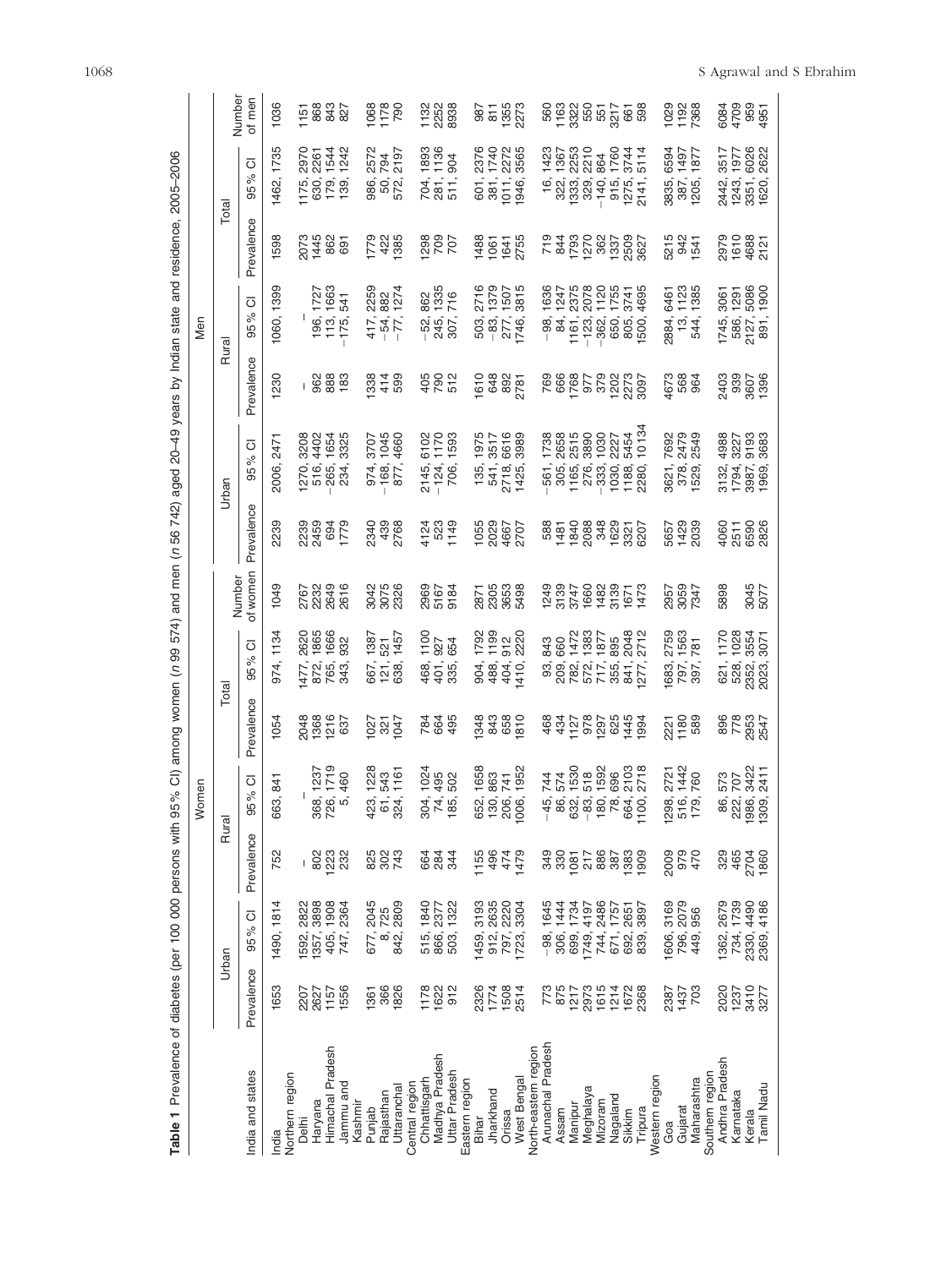Table 2 Distribution of women (n 99574) and men (n 56742) aged 20–49 years according to diabetes status by risk factors and background characteristics, India, 2005–2006

|                                                   |            |                  | Women          |                  |                   |            |              | Men            |                      |                   |
|---------------------------------------------------|------------|------------------|----------------|------------------|-------------------|------------|--------------|----------------|----------------------|-------------------|
| Risk factors and other                            |            | Yes              |                | No               | $\chi^2$          |            | Yes          | No             |                      | $\chi^2$          |
| background characteristics                        | $\sqrt{n}$ | $\%$             | $\sqrt{n}$     | $\%$             | $P$ value         | $\sqrt{n}$ | $\%$         | $\sqrt{n}$     | ℅                    | $P$ value         |
| Consumption of milk or curd                       |            |                  |                |                  | < 0.001           |            |              |                |                      | $<$ 0 $\cdot$ 001 |
| Occasionally/never                                | 419        | 39.9             | 43686          | 44.4             |                   | 594        | 57.8         | 27158          | 45.0                 |                   |
| Weekly                                            | 138        | 13.2             | 14929          | 15.2             |                   | 162        | $15-6$       | 12023          | 19.9                 |                   |
| Daily                                             | 492        | 46.9             | 39860          | 40.5             |                   | 280        | 27.0         | 21 159         | $35 - 1$             |                   |
| Consumption of vegetables                         |            |                  |                |                  | 0.097             |            |              |                |                      | 0.003             |
| Occasionally/never                                | 80         | 8.5              | 5319           | $5-4$            |                   | 23         | 2.2          | 2608           | 4.3                  |                   |
| Weekly                                            | 286        | 27.4<br>64.3     | 27378          | 27.8             |                   | 312        | $33 - 4$     | 19276          | 31.9                 |                   |
| Daily                                             | 674        |                  | 63393          | 66.8             |                   | 700        | $10-3$       | 38465          | $63 - 7$             |                   |
| Consumption of pulses/beans<br>Occasionally/never | 151        | 14.4             | 10362          | $10-5$           | $<$ 0 $\cdot$ 001 | 582        | 56.2         | 29769          | 49.3                 | $<$ 0 $\cdot$ 001 |
| Weekly                                            | 360        | 34.3             | 36233          | 36.8             |                   | 346        | $33 - 4$     | 23571          | $39 - 1$             |                   |
| Daily                                             | 538        | 51.3             | 51875          | 52.7             |                   | 107        | $10-3$       | 7000           | 11.6                 |                   |
| Consumption of fruits                             |            |                  |                |                  | $<$ 0 $\cdot$ 001 |            |              |                |                      | $<$ 0 $\cdot$ 001 |
| Occasionally/never                                | 567        | $54 - 1$         | 59465          | $60 - 4$         |                   | 419        | $42 - 7$     | 32215          | $42 - 7$             |                   |
| Weekly                                            | 276        | 26.3             | 26443          | 26.8             |                   | 368        | 37.5         | 20464          | 37.5                 |                   |
| Daily                                             | 206        | 19.6             | 12577          | 12.8             |                   | 195        | 19.9         | 7694           | 19.9                 |                   |
| Consumption of eggs                               |            |                  |                |                  | $<$ 0 $\cdot$ 001 |            |              |                |                      | $<$ 0 $\cdot$ 001 |
| Occasionally/never                                | 627        | 59.7             | 66663          | $67 - 7$         |                   | 499        | 50.9         | 35676          | 59.1                 |                   |
| Weekly                                            | 363        | 34.6             | 28410          | 28.8             |                   | 405        | 41.3         | 21705          | 36.0                 |                   |
| Daily                                             | 60         | 5.7              | 3413           | 3.5              |                   | 77         | 7.8          | 2993           | 5.0                  |                   |
| Consumption of fish                               |            |                  |                |                  | $<$ 0 $\cdot$ 001 |            |              |                |                      | $<$ 0 $\cdot$ 001 |
| Occasionally/never                                | 595        | 56.8             | 70369          | 71.5             |                   | 563        | 54.3         | 39940          | 66.2                 |                   |
| Weekly                                            | 304        | 29.0             | 21763          | 22.1             |                   | 352        | $34-0$       | 16377          | $27 - 1$             |                   |
| Daily                                             | 149        | 14.2             | 6353           | 6.5              |                   | 121        | $11 - 7$     | 4032           | $6-7$                |                   |
| Consumption of chicken or meat                    |            |                  |                |                  | $<$ 0 $\cdot$ 001 |            |              |                |                      | $<$ 0 $\cdot$ 001 |
| Occasionally/never<br>Weekly                      | 743<br>292 | 70.8<br>27.8     | 76020<br>21640 | 77.2<br>22.0     |                   | 604<br>369 | 61.8<br>37.6 | 43294<br>16346 | $71 - 7$<br>$27 - 1$ |                   |
| Daily                                             | 14         | 1.3              | 825            | 0.8              |                   | 8          | 0.8          | 733            | 1.2                  |                   |
| <b>BMI</b> status                                 |            |                  |                |                  | $<$ 0 $\cdot$ 001 |            |              |                |                      | $<$ 0 $\cdot$ 001 |
| Underweight                                       | 119        | 11.6             | 24867          | 26.3             |                   | 90         | $9-1$        | 11 109         | 19.6                 |                   |
| Normal weight                                     | 471        | 445.9            | 55854          | $59 - 1$         |                   | 607        | 61.5         | 38805          | 68.6                 |                   |
| Overweight                                        | 280        | 27.3             | 10695          | 11.3             |                   | 240        | 24.3         | 5767           | $10 - 2$             |                   |
| Obese                                             | 157        | $15-3$           | 3031           | 3.2              |                   | 50         | $5-1$        | 855            | 1.5                  |                   |
| Smokes tobacco                                    |            |                  |                |                  | 0.514             |            |              |                |                      | $<$ 0 $\cdot$ 001 |
| No                                                | 1030       | 98.2             | 96668          | 98.2             |                   | 713        | 68.8         | 37414          | 62.0                 |                   |
| Yes                                               | 19         | 1.8              | 1817           | 1.8              |                   | 323        | $31 - 2$     | 22934          | $38 - 0$             |                   |
| Consumption of alcohol                            |            |                  |                |                  | 0.020             |            |              |                |                      | 0.181             |
| Never                                             | 1037       | 99.0             | 96025          | 97.5             |                   | 630        | 60.9         | 36677          | $60 - 8$             |                   |
| Less than once weekly                             | 7          | 0.7              | 1059           | $1-1$            |                   | 223        | 21.5         | 13837          | 22.9                 |                   |
| About once weekly                                 | 3          | 0.3              | 1007           | 1.0              |                   | 123        | 11.9         | 7192           | 11.9                 |                   |
| Almost every day                                  | 1          | 0·1              | 394            | 0.4              |                   | 59         | $5-7$        | 2644           | $4-4$                |                   |
| Watching television<br>Not at all                 | 255        | 24.3             | 35129          | $35 - 7$         | $<$ 0 $\cdot$ 001 | 659        | 63.6         | 29398          | $16 - 1$             | $<$ 0 $\cdot$ 001 |
| Less than once weekly                             | 96         | 9.2              | 10340          | $10-5$           |                   | 155        | $15-0$       | 9993           | 18.6                 |                   |
| At least once weekly                              | 100        | 9.5              | 10850          | 11.0             |                   | 112        | $10-8$       | 11231          | 16·6                 |                   |
| Almost every day                                  | 598        | 57.0             | 42144          | 42.8             |                   | 110        | $10-6$       | 9719           | 48.7                 |                   |
| Age (years)                                       |            |                  |                |                  | $<$ 0 $\cdot$ 001 |            |              |                |                      | $<$ 0 $\cdot$ 001 |
| $20 - 29$                                         | 113        | $10-8$           | 43061          | 43.7             |                   | 91         | 8.8          | 23036          | 38.2                 |                   |
| $30 - 39$                                         | 342        | 32.6             | 33171          | $33 - 7$         |                   | 196        | 18.9         | 18846          | $31 - 2$             |                   |
| $40 - 49$                                         | 594        | 56.6             | 22253          | 22.6             |                   | 749        | 72.3         | 18466          | 30.6                 |                   |
| Education                                         |            |                  |                |                  | $<$ 0 $\cdot$ 001 |            |              |                |                      | $<$ 0 $\cdot$ 001 |
| No education                                      | 338        | 32.3             | 44753          | 45.4             |                   | 138        | 13.3         | 11 1 29        | $18 - 4$             |                   |
| Primary                                           | 192        | 18.3             | 14270          | $14-5$           |                   | 155        | $15-0$       | 10543          | $17-5$               |                   |
| Secondary                                         | 435        | 41.5             | 31217          | $31 - 7$         |                   | 503        | 48.6         | 29488          | 48.9                 |                   |
| Higher                                            | 83         | 7.9              | 8240           | 8.4              |                   | 239        | $23 - 1$     | 9169           | $15-2$               |                   |
| Wealth index                                      |            |                  |                |                  | $<$ 0 $\cdot$ 001 |            |              |                |                      | $<$ 0 $\cdot$ 001 |
| Lowest                                            | 71         | 6.8              | 17211          | $17-5$           |                   | 47         | 4.5          | 7596           | 12.6                 |                   |
| Second                                            | 141        | $13-4$           | 18394          | 18.7             |                   | 100        | $9-7$        | 10252          | 17.0                 |                   |
| Middle                                            | 152<br>275 | 14.5             | 19541          | 19.8             |                   | 144        | 13.9         | 13447          | 22.2                 |                   |
| Fourth<br>Highest                                 | 411        | 26.2<br>$39 - 1$ | 20640<br>22699 | $21 - 0$<br>23.0 |                   | 233<br>512 | 22.5<br>49.4 | 14629<br>14424 | 24.2<br>23.9         |                   |
| Residence                                         |            |                  |                |                  | $<$ 0 $\cdot$ 001 |            |              |                |                      | $<$ 0 $\cdot$ 001 |
| Rural                                             | 498        | 47.5             | 65698          | 33.3             |                   | 483        | 46.7         | 37527          | 62.2                 |                   |
| Urban                                             | 551        | 52.5             | 32787          | $66 - 7$         |                   | 552        | 53.3         | 22822          | 37.8                 |                   |
| Total                                             | 1050       | $100 - 0$        |                | $100 - 0$        |                   | 1036       | $100 - 0$    |                | $100-0$              |                   |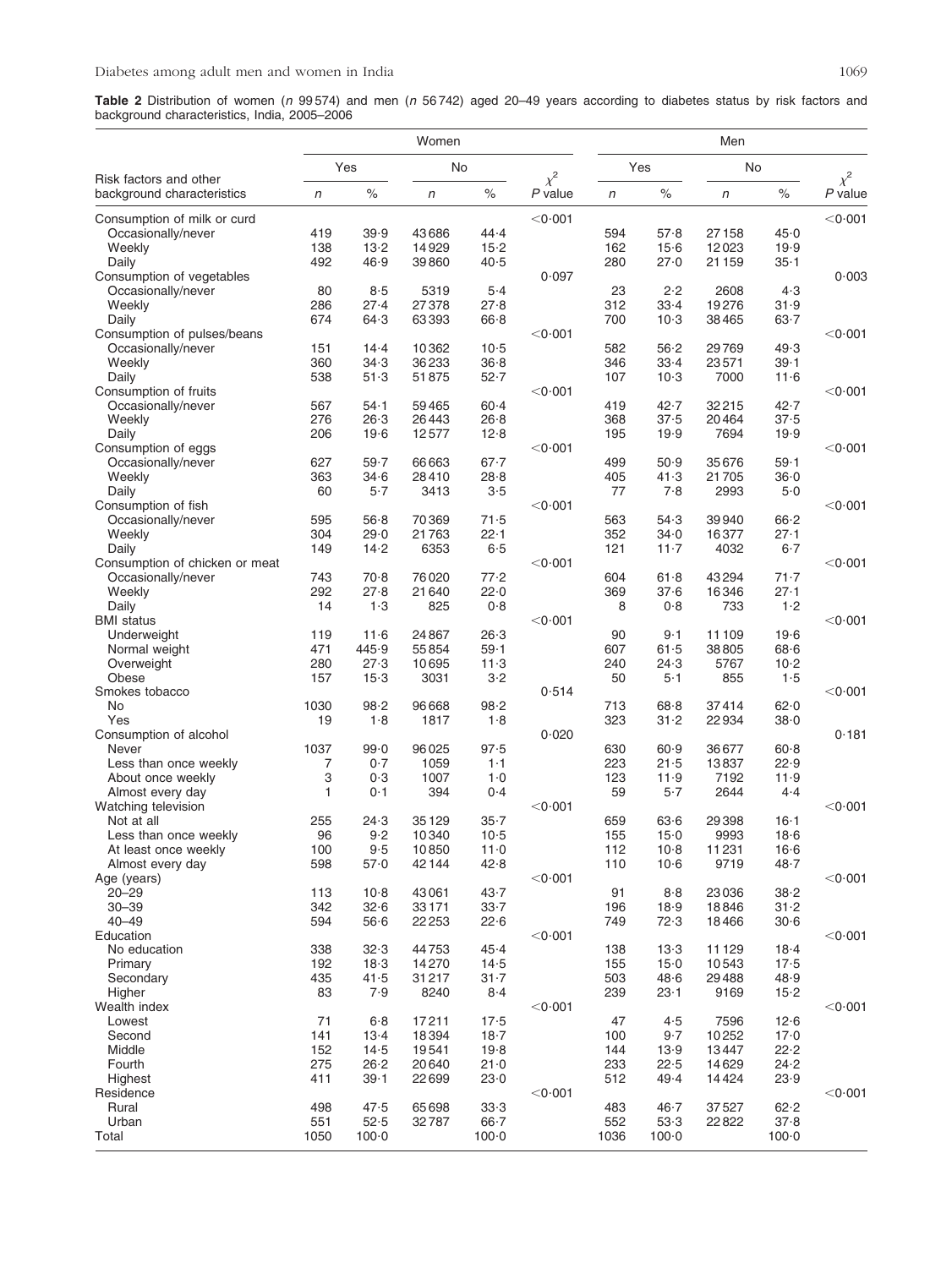**Table 3** Prevalence of diabetes (per 100 000 persons) with 95 % CI among women (*n* 99 574) and men (*n* 56 742) aged 20–49 years by risk factors and background characteristics, India, 2005–2006

|                                                |             | Women                    |             |              | Men                      |             |
|------------------------------------------------|-------------|--------------------------|-------------|--------------|--------------------------|-------------|
| Risk factors and<br>background characteristics | Prevalence  | 95% CI                   | P for trend | Prevalence   | 95 % CI                  | P for trend |
| Consumption of milk or curd                    |             |                          | 0.0043      |              |                          | 0.0000      |
| Occasionally/never                             | 949         | 832, 1066                |             | 1274         | 1036, 1512               |             |
| Weekly                                         | 915         | 718, 1113                |             | 1189         | 929, 1450                |             |
| Daily                                          | 1220        | 1088, 1352               |             | 2010         | 1798, 2221               |             |
| Consumption of vegetables                      |             |                          | 0.2149      |              |                          | 0.0130      |
| Occasionally/never                             | 1114        | 777, 1450                |             | 887          | 355, 1419                |             |
| Weekly                                         | 961         | 819, 1103                |             | 1440         | 1216, 1663               |             |
| Daily<br>Consumption of pulses/beans           | 1087        | 986, 1188                | 0.0073      | 1732         | 1552, 1912               | 0.0000      |
| Occasionally/never                             | 1440        | 1157, 1723               |             | 1540         | 1088, 1992               |             |
| Weekly                                         | 983         | 852, 1114                |             | 1205         | 1012, 1397               |             |
| Daily                                          | 1026        | 918, 1134                |             | 1893         | 1689, 2098               |             |
| Consumption of fruits                          |             |                          | 0.0000      |              |                          | 0.0000      |
| Occasionally/never                             | 944         | 841, 1046                |             | 1283         | 1094, 1471               |             |
| Weekly                                         | 1034        | 888, 1180                |             | 1764         | 1538, 1990               |             |
| Daily                                          | 1613        | 1355, 1870               |             | 2467         | 2058, 2876               |             |
| Consumption of eggs                            |             |                          | 0.0000      |              |                          | 0.0003      |
| Occasionally/never                             | 931         | 839, 1023                |             | 1379         | 1214, 1544               |             |
| Weekly                                         | 1260        | 1096, 1424               |             | 1833         | 1591, 2076               |             |
| Daily                                          | 1717        | 1183, 2252               |             | 2496         | 1688, 3304               |             |
| Consumption of fish                            |             |                          | 0.0000      |              |                          |             |
| Occasionally/never<br>Weekly                   | 839<br>1380 | 754, 924                 |             | 1289<br>2057 | 1143, 1434<br>1753, 2361 |             |
| Daily                                          | 2297        | 1181, 1579<br>1862, 2731 |             | 3044         | 2224, 3865               |             |
| Consumption of chicken or meat                 |             |                          | 0.0000      |              |                          | 0.0000      |
| Occasionally/never                             | 968         | 879, 1057                |             | 1310         | 1137, 1483               |             |
| Weekly                                         | 1330        | 1146, 1514               |             | 1874         | 1649, 2100               |             |
| Daily                                          | 1695        | 670, 2720                |             | 2311         | 1590, 3032               |             |
| <b>BMI</b> status                              |             |                          | 0.0000      |              |                          | 0.0000      |
| Underweight                                    | 476         | 356, 596                 |             | 811          | 560, 1063                |             |
| Normal weight                                  | 837         | 738, 936                 |             | 1513         | 1341, 1685               |             |
| Overweight                                     | 2554        | 2212, 2896               |             | 3733         | 3115, 4350               |             |
| Obese                                          | 4921        | 4008, 5835               |             | 4507         | 3032, 5983               |             |
| Smokes tobacco                                 |             |                          | 0.9195      |              |                          | 0.0705      |
| No                                             | 1054        | 974, 1135                |             | 1700         | 1527, 1873               |             |
| Yes                                            | 1019        | 341, 1696                |             | 1434         | 1210, 1657               |             |
| Consumption of alcohol                         |             |                          | 0.0313      |              |                          | 0.7657      |
| Never<br>Less than once weekly                 | 1069<br>695 | 987, 1151<br>4, 1386     |             | 1560<br>1639 | 1389, 1731<br>1333, 1945 |             |
| About once weekly                              | 274         | $-52, 601$               |             | 1632         | 1255, 2009               |             |
| Almost every day                               | 353         | -284, 990                |             | 1913         | 1216, 2609               |             |
| Watching television                            |             |                          | 0.0000      |              |                          | 0.0000      |
| Not at all                                     | 720         | 594, 846                 |             | 1140         | 818, 1461                |             |
| Less than once weekly                          | 921         | 679, 1164                |             | 991          | 693, 1290                |             |
| At least once weekly                           | 909         | 686, 1132                |             | 1552         | 1216, 1887               |             |
| Almost every day                               | 1400        | 1269, 1532               |             | 2079         | 1874, 2285               |             |
| Age (years)                                    |             |                          | 0.0000      |              |                          | 0.0000      |
| $20 - 29$                                      | 262         | 199, 325                 |             | 398          | 270, 526                 |             |
| $30 - 39$                                      | 1019        | 880, 1158                |             | 939          | 754, 1124                |             |
| $40 - 49$<br>Education                         | 2602        | 2345, 2858               | 0.0000      | 3651         | 3292, 4010               | 0.0000      |
| No education                                   | 750         | 643, 858                 |             | 1382         | 1042, 1722               |             |
| Primary                                        | 1331        | 1090, 1572               |             | 1296         | 1008, 1585               |             |
| Secondary                                      | 1373        | 1218, 1529               |             | 1540         | 1354, 1726               |             |
| Higher                                         | 1002        | 764, 1240                |             | 2485         | 2075, 2894               |             |
| Wealth index                                   |             |                          | 0.0000      |              |                          | 0.0000      |
| Lowest                                         | 408         | 266, 550                 |             | 856          | 509, 1204                |             |
| Second                                         | 759         | 574, 944                 |             | 1029         | 734, 1324                |             |
| Middle                                         | 773         | 610, 937                 |             | 870          | 643, 1097                |             |
| Fourth                                         | 1314        | 1124, 1504               |             | 1540         | 1280, 1801               |             |
| Highest                                        | 1777        | 1584, 1969               |             | 3203         | 2842, 3565               |             |
| Residence                                      |             |                          | 0.0000      |              |                          | 0.0000      |
| Rural                                          | 752         | 663, 841                 |             | 1230         | 1060, 1399               |             |
| Urban                                          | 1653        | 1491, 1815               |             | 2239         | 2006, 2471               |             |
| Total                                          | 1054        | 974, 1134                |             | 1598         | 1462, 1735               |             |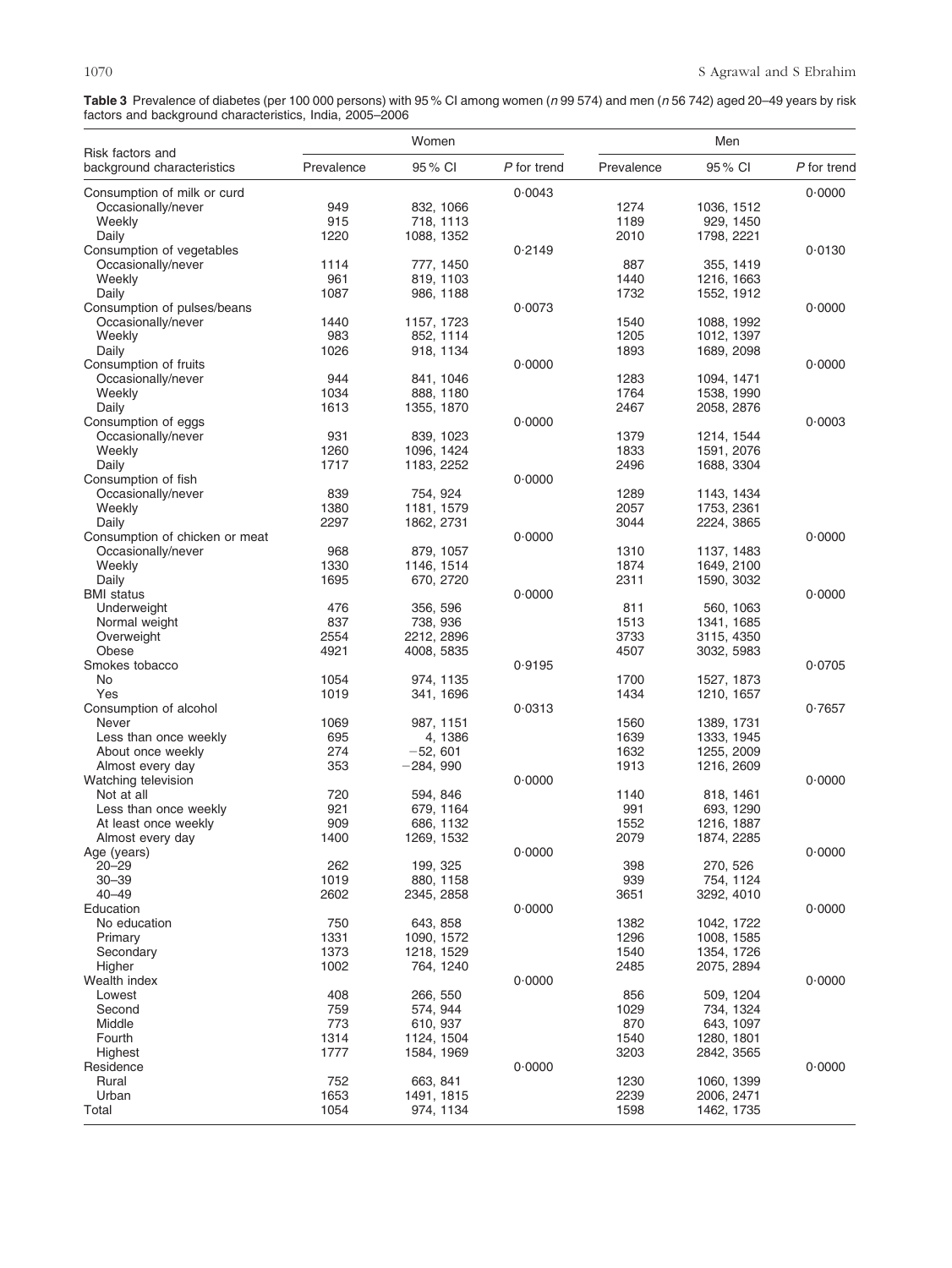| ı<br>l<br>ļ<br>I<br>ׇ֚֘֡<br>ļ<br>さこく<br>l<br>i<br>í<br>١<br>l<br>l<br>İ<br>ï<br>II<br>֚֚֬<br>š<br>ׇ֚֓֡<br>֚֘<br>ׇ֚֘֡<br>$\overline{1}$<br>l<br>í<br>jac<br>β<br>i<br>5<br>ŕ<br>l<br>I<br>١<br>İ<br>ī<br>Ś<br>Ó<br>l<br>ļ<br>l<br>Ï<br>ļ<br>Ì<br>ă<br>l<br>i<br>į<br>j<br>Ì<br>i<br>$\ddot{\phantom{a}}$<br>j<br>i<br>ׇ֚֘֡<br>ׇ֚֬֕<br>Ó<br>١<br>$\ddot{\phantom{a}}$<br>å<br>らりりょう<br>くしく<br>I<br>Ś<br>5<br>l<br>١<br>i<br>ļ<br>.<br>.<br>.<br>֧֛֦֧֦֧֧ׅ֧֧֧֛֛֧֛֚֚֚֚֚֚֚֚֚֚֚֚֚֚֚֚֚֚֝֜֜֜֜֜֝֜<br>ı<br>į<br>l<br>$\frac{1}{3}$<br>l |
|------------------------------------------------------------------------------------------------------------------------------------------------------------------------------------------------------------------------------------------------------------------------------------------------------------------------------------------------------------------------------------------------------------------------------------------------------------------------------------------------------------------------------|
|                                                                                                                                                                                                                                                                                                                                                                                                                                                                                                                              |
|                                                                                                                                                                                                                                                                                                                                                                                                                                                                                                                              |
|                                                                                                                                                                                                                                                                                                                                                                                                                                                                                                                              |
|                                                                                                                                                                                                                                                                                                                                                                                                                                                                                                                              |
|                                                                                                                                                                                                                                                                                                                                                                                                                                                                                                                              |
|                                                                                                                                                                                                                                                                                                                                                                                                                                                                                                                              |
|                                                                                                                                                                                                                                                                                                                                                                                                                                                                                                                              |
|                                                                                                                                                                                                                                                                                                                                                                                                                                                                                                                              |
|                                                                                                                                                                                                                                                                                                                                                                                                                                                                                                                              |
|                                                                                                                                                                                                                                                                                                                                                                                                                                                                                                                              |
|                                                                                                                                                                                                                                                                                                                                                                                                                                                                                                                              |

|                                                                   |                    |                              |                           | Nomen                             |                  |                                |                    |               |                   | Men                               |                  |                                |
|-------------------------------------------------------------------|--------------------|------------------------------|---------------------------|-----------------------------------|------------------|--------------------------------|--------------------|---------------|-------------------|-----------------------------------|------------------|--------------------------------|
|                                                                   |                    | Model I                      |                           | Model II                          |                  | Adjusted for risk<br>Model III |                    | Model I       |                   | Model II                          |                  | Adjusted for risk<br>Model III |
|                                                                   |                    | Unadjusted                   |                           | Adjusted only for<br>confounders* |                  | confounders*<br>factorst and   |                    | Unadjusted    |                   | Adjusted only for<br>confounders* |                  | confounders*<br>factorst and   |
| Risk factors and confounders                                      | $\overline{5}$     | ਠ<br>95%                     | 6R                        | ō<br>95%                          | ЭŘ               | ō<br>95%                       | 6R                 | ਠ<br>95%      | 6R                | ō<br>95%                          | E                | ō<br>95%                       |
| Consumption of milk or curd<br>Occasionally/never <sup>net.</sup> |                    |                              |                           |                                   |                  |                                |                    |               |                   |                                   |                  |                                |
|                                                                   | $\frac{1}{2}$      | Ref.                         | $00 - 1$                  | Ref.                              | $00 - 1$         | Ref.                           | $\frac{0}{1}$      | Ref.          | $\frac{8}{1}$     | Ref.                              | $00 - 1$         | Ref.                           |
| Weekly                                                            | $1.29$<br>0.96     | 1.13, 1.47                   | $0.95$<br>$0.82$          | 0.83, 1.09                        | $00 - 1$         | 0.86, 1.15                     | 1.59               | 1.37, 1.84    | $1 - 13$          | 0.96, 1.32                        | 1.21             | 1.02, 1.43                     |
| Daily                                                             |                    | 0.79, 1.17                   |                           | 0.68, 1.00                        | 0.89             | 0.73, 1.08                     | 0.93               | 0.76, 1.14    | 0.86              | 0.70, 1.05                        | 0.89             | 0.72, 1.10                     |
| Consumption of vegetables                                         |                    |                              |                           |                                   |                  |                                |                    |               |                   |                                   |                  |                                |
| Occasionally/never <sup>Ref.</sup>                                | $-00$              | Ref.                         | $378$<br>$-0.5$<br>$-0.5$ | Ref.                              | $-00$            | Ref.                           | $\frac{0}{1}$      | Ref.          | $00 - 1$          | Ref.                              | ò.               | Ref.                           |
| Weekly                                                            | 0.81               | 0.65, 1.01<br>0.65, 1.14     |                           | 0.59, 0.93                        | 0.91             | 0.68, 1.20                     | $1.58$<br>$1.35$   | 1.15, 2.16    | 1.20              | 0.87, 1.65                        | 1.12             | 0.80, 1.56                     |
| Daily                                                             | 0.86               |                              |                           | 0.64, 1.13                        | 0.94             | 0.70, 1.26                     |                    | 0.97, 1.87    | 1.19              | 0.86, 1.66                        | 1.24             | 0.88, 1.74                     |
| Consumption of pulses or beans                                    |                    |                              |                           |                                   |                  |                                |                    |               |                   |                                   |                  |                                |
| Occasionally/never <sup>Ref.</sup>                                | $-0.0$             | Ref.                         | $-00$                     | Ref.                              | $-00$            | Ref.                           | $00 - 1$           | Ref.          | $-00$             | Ref.                              | $00 - 1$         | Ref.                           |
| Weekly                                                            | 0.71               | 0.59, 0.85                   | $0.60$<br>0.67            | 0.50, 0.72                        | 0.68             | 0.56, 0.83                     | 1.23               | 0.98, 1.55    | 0.75              | 0.86, 1.66                        | 1.02             | 0.80, 1.31                     |
| Daily                                                             | 0.68               | 0.56, 0.82                   |                           | 0.55, 0.82                        | 0.71             | 0.58, 0.86                     | 0.78               | 0.61, 0.99    |                   | 0.58, 0.95                        | 0.78             | 0.61, 1.01                     |
| Consumption of fruits                                             |                    |                              |                           |                                   |                  |                                |                    |               |                   |                                   |                  |                                |
| Occasionally/never <sup>Ref.</sup>                                | $00 - 1$           | Ref.                         | $00 - 1$                  | Ref.                              | $-00$            | Ref.                           | $\frac{8}{1}$      | Ref.          | $00 - 1$          | Ref.                              | 1.00             | Ref.                           |
| Weekly                                                            | $1.72$<br>$1.10$   | $1.47, 2.02$<br>0.95, $1.27$ | $00 - 1$                  | 0.83, 1.21                        | 47.00            | 0.77, 1.15                     | $\frac{36}{1}$     | 1.64, 2.31    | $1.22$<br>$1.07$  | 1.00, 1.48                        | $0.94$<br>$0.93$ | 0.76, 1.15                     |
| Daily                                                             |                    |                              | 0.79                      | 0.68, 0.92                        |                  | 0.66, 0.90                     |                    | 1.20, 1.59    |                   | 0.92, 1.25                        |                  | 0.79, 1.10                     |
| Occasionally/never <sup>Ref.</sup><br>Consumption of eggs         | $00 - 1$           | Ref.                         | $00 - 1$                  | Ref.                              | $00 - 1$         | Ref.                           | $00 - 1$           | Ref.          | $00 - 1$          | Ref.                              | $00 - 1$         | Ref.                           |
| Weekly                                                            |                    | 1.42, 2.43                   |                           | 1.21, 2.09                        |                  | 0.80, 1.49                     |                    | 1.44, 2.34    | 1.97              | 1.53, 2.52                        | 1.39             | 1.04, 1.86                     |
| Daily                                                             | $1.36$<br>$1.36$   | 1.19, 1.55                   | $1.59$<br>$1.28$          | 1.12, 1.46                        | 1.09             | 0.90, 1.26                     | $\frac{1}{3}$ . 34 | 1.17, 1.52    | $\ddot{ }$        | 1.24, 1.63                        | $\overline{1}$   | 0.93, 1.31                     |
| Consumption of fish                                               |                    |                              |                           |                                   |                  |                                |                    |               |                   |                                   |                  |                                |
| Occasionally/never <sup>Ref.</sup>                                | $-00$              |                              | $00 - 1$                  | Ref.                              | 1.00             | Ref.                           | $\frac{0}{1}$      | Ref.          | $-00$             | Ref.                              | $-00$            | Ref.                           |
| Weekly                                                            | $2.78$<br>1.65     | 2.32, 3.33                   | $2.19$<br>1.58            | 1.82, 2.64                        | $2.05$<br>1.59   | 1.67, 2.53                     | 2.41               | 1.97, 2.93    | 2.06              | 1.68, 2.53                        | 2.14             | $1 - 70, 2 - 70$               |
| Daily                                                             |                    | 1.44, 1.90                   |                           | 1.37, 1.81                        |                  | 1.33, 1.90                     | 1.61               | 1.40, 1.85    | 1.66              | 1.44, 1.92                        | 1.44             | 1.20, 1.73                     |
| Consumption of chicken or meat                                    |                    |                              |                           |                                   |                  |                                |                    |               |                   |                                   |                  |                                |
| Occasionally/never <sup>Ref.</sup>                                | $00 - 1$           | Ref.                         | $00 - 1$                  | Ref.                              | $-00$            | Ref.                           | $00 - 1$           | Ref.          | $-00$             | Ref.                              | 1.00             | Ref.                           |
| Weekly                                                            | 1.76               | 1.04, 2.99                   | $1.54$<br>$1.24$          | 0.90, 2.63                        | 0.87             | 0.48, 1.58                     | 1.78               | 1.40, 2.27    | 7.59              | 0.38, 1.56                        | 0.41             | 0.19, 0.91                     |
| <b>BMI</b> status<br>Daily                                        | 1.38               | $1 - 20, 1 - 58$             |                           | 1.08, 1.42                        | 0.89             | 0.75, 1.06                     | 1.44               | 1.26, 1.64    |                   | 1.39, 1.82                        | 1.25             | 1.06, 1.48                     |
| Normal weight <sup>Ref.</sup>                                     | $-00$              | Ref.                         | $00 - 1$                  | Ref.                              | $-00$            | Ref.                           | $-00$              | Ref.          | $-00$             | Ref.                              | $-1.00$          | Ref.                           |
| Underweight                                                       | 0.57               | 0.46, 0.69                   | 0.69                      | 0.56, 0.85                        | 0.69             | 0.56, 0.85                     | 4.74               | 3.74, 6.00    | 0.67              | 0.54, 0.83                        | 0.69             | 0.56, 0.86                     |
| Overweight                                                        | 3.11               |                              |                           |                                   | 1.86             | 1.59, 2.18                     | $5 - 77$           | 3.99, 8.34    | 1.41              | 1.19, 1.67                        | 1.37             | 1.15, 1.62                     |
| Obese                                                             | $6 - 13$           | 2.68, 3.61<br>5.10, 7.38     | $1.89$<br>$3.05$          | $1.61, 2.21$<br>$2.50, 3.73$      | 3.05             | 2.49, 3.73                     | 1.88               | 1.52, 2.32    | 1.43              | $1 - 02, 2 - 00$                  | 1.49             | 1.06, 2.08                     |
|                                                                   |                    |                              |                           |                                   |                  |                                |                    |               |                   |                                   |                  |                                |
| Smokes tobacco<br>No <sup>Ref.</sup>                              |                    | Ref.                         |                           | Ref.                              |                  | Ref.                           | $00 - 1$           | Ref.          |                   | Ref.                              | $-00$            | Ref.                           |
| Yes                                                               | $7.60 - 100 - 100$ | 0.61, 1.53                   | 0.93                      | 0.58, 1.48                        | $1.29$<br>$1.29$ | 0.81, 2.06                     | 0.84               | 0.74, 0.96    | $\frac{6}{1}$ .18 | 1.02, 1.35                        | 0.80             | 0.69, 0.92                     |
| Consumption of alcohol<br>Never <sup>Ref.</sup>                   |                    |                              |                           |                                   |                  |                                |                    | Ref.          | $00 - 1$          | Ref.                              | 1.00             | Ref.                           |
| Less than once weekly                                             | Ξ                  |                              |                           |                                   |                  |                                |                    | 0.90, 1.68    | $\overline{11}$   | 0.81, 1.53                        | 0.96             | 0.70, 1.33                     |
| About once weekly                                                 | $\bar{z}$          |                              | zzz                       |                                   | zzz              |                                | 5888               | 1.30<br>0.85, | $1.10$<br>$1.15$  | $0.88, 1.37$<br>$0.98, 1.34$      | $0.96$<br>1.08   | 0.76, 1.20                     |
| Almost every day                                                  |                    |                              |                           |                                   |                  |                                |                    | 0.90, 1.23    |                   |                                   |                  | 0.91, 1.27                     |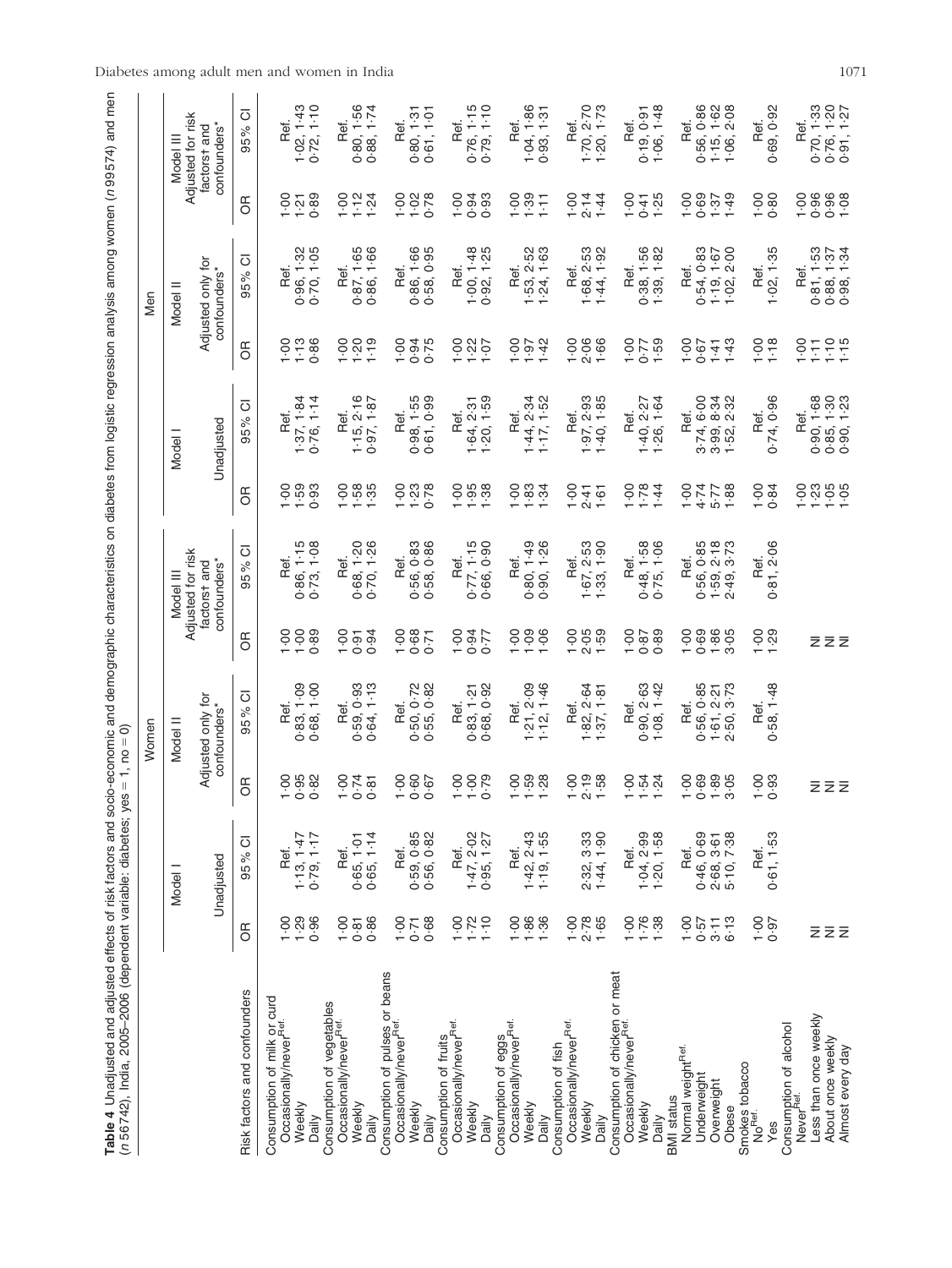| 4 |
|---|
|   |

|                                            |                                                                     |                              |                   | Women                             |                  |                                                                               |                       |                              |                   | Men                               |                                           |                                |
|--------------------------------------------|---------------------------------------------------------------------|------------------------------|-------------------|-----------------------------------|------------------|-------------------------------------------------------------------------------|-----------------------|------------------------------|-------------------|-----------------------------------|-------------------------------------------|--------------------------------|
|                                            |                                                                     | Model                        |                   | Model II                          |                  | Adjusted for risk<br>Model II                                                 |                       | Model                        |                   | Model II                          |                                           | Adjusted for risk<br>Model III |
|                                            |                                                                     | Unadjusted                   |                   | Adjusted only for<br>confounders* |                  | confounders*<br>factorst and                                                  |                       | Unadjusted                   |                   | Adjusted only for<br>confounders* |                                           | confounders*<br>factorst and   |
| Risk factors and confounders               | $\frac{1}{2}$                                                       | 95% CI                       | Б                 | 95% CI                            | Б                | 95% CI                                                                        | ЭŘ                    | 95% CI                       | Б                 | 95 % CI                           | $\frac{1}{\sqrt{2}}$                      | 95% CI                         |
| Watching television                        |                                                                     |                              |                   |                                   |                  |                                                                               |                       |                              |                   |                                   |                                           |                                |
| Not at all <sup>Ref.</sup>                 | ခဲ့                                                                 | Ref.                         | $00 - 1$          | Ref.                              | $rac{1}{1}$      | Ref.                                                                          | Ş                     | Ref.                         | $\frac{8}{1}$     | Ref.                              | $\frac{8}{1}$                             | Ref.                           |
| Less than once weekly                      | 1.96                                                                | $-69, 2.27$                  | $\frac{588}{100}$ | 0.83, 1.22                        | 0.78             | $10-7$<br>0.72, 1                                                             | $\cdot$ <sup>84</sup> | $-52, 2-23$                  | $\frac{24}{1.39}$ | $0.98, 1.57$<br>1.08, 1.79        | 588                                       | 1.29<br>0.79                   |
| At least once weekly                       | $1.27$<br>$1.28$                                                    | $-00, 1.60$                  |                   | 1.05<br>0.64, 1                   |                  | 0.61, 1.00                                                                    | 1.37                  | $1 - 73$                     |                   |                                   |                                           | 1.02, 1.71                     |
| Almost every day                           |                                                                     | $-01, 1.62$                  |                   | 0.77, 1.25                        | 0.94             | 0.73, 1.20                                                                    | 0.87                  | $1.08, 1.73$<br>$0.68, 1.11$ | 0.94              | 0.73, 1.21                        |                                           | 0.73, 1.22                     |
| Age (years)                                |                                                                     |                              |                   |                                   |                  |                                                                               |                       |                              |                   |                                   |                                           |                                |
| 20-29 <sup>Ref.</sup>                      | $00 - 1$                                                            | Ref.                         |                   |                                   |                  | Ref.                                                                          | $rac{6}{1}$           | Ref.                         |                   |                                   |                                           | Ref.                           |
| $30 - 39$                                  | 3.92                                                                | 3.17, 4.85                   |                   |                                   |                  | 2.73, 4.22                                                                    |                       | 1.84, 3.06                   |                   |                                   |                                           | $1-76, 3-00$                   |
| 40-49                                      | 10.18                                                               | 8.32, 12.45                  |                   |                                   | $7.800$<br>0.427 | 6-69, 10-21                                                                   | $2.37$<br>9.48        | 7.62, 11.81                  |                   |                                   | $\frac{5}{6}$ $\frac{6}{9}$ $\frac{4}{9}$ | 7.46, 11.87                    |
| Education                                  |                                                                     |                              |                   |                                   |                  |                                                                               |                       |                              |                   |                                   |                                           |                                |
| No education <sup>Ref.</sup>               | $\frac{8}{1}$                                                       | Ref.                         |                   |                                   | $\frac{8}{1}$    | Ref.                                                                          | $rac{1}{1}$           | Ref.                         |                   |                                   |                                           | Ref.                           |
| Primary                                    | $1 - 78$                                                            |                              |                   |                                   | $\cdot$ 41       | 1.71<br>1.16,7                                                                |                       | 0.75, 1.17                   |                   |                                   |                                           | 0.58, 0.94                     |
| Secondary                                  | 1.84                                                                | $1.49, 2.13$<br>$1.60, 2.12$ |                   |                                   | $-48$            | 1.23, 1.77                                                                    | $0.78$<br>$0.78$      | 0.94, 1.33                   |                   |                                   | 1275<br>1276<br>1275                      | 0.59, 0.91                     |
| Higher                                     | 1.34                                                                | $-05, 1 - 70$                |                   |                                   | $1 - 03$         | 0.77, 1.38                                                                    |                       | 1.49, 2.22                   |                   |                                   |                                           | 0.59, 1.00                     |
| Wealth index                               |                                                                     |                              |                   |                                   |                  |                                                                               |                       |                              |                   |                                   |                                           |                                |
| Lowest <sup>Ref.</sup>                     | $rac{1}{1}$                                                         | Ref.                         |                   |                                   | ò.               | Ref.                                                                          | 이.<br>-               | Ref.                         |                   |                                   |                                           | Ref.                           |
| Second                                     | 1.87                                                                | 1.40, 2.49                   |                   |                                   | $-66$            |                                                                               |                       | 0.91, 1.60                   |                   |                                   |                                           | 0.88, 1.58                     |
| Middle                                     | $\frac{1}{3}$ 35<br>$\frac{5}{3}$<br>$\frac{5}{3}$<br>$\frac{5}{4}$ | $-43, 2.53$                  |                   |                                   | $\frac{22}{9}$   |                                                                               | $7.788$<br>$7.788$    | 0.76, 1.35                   |                   |                                   |                                           | 0.66, 1.23                     |
| Fourth                                     |                                                                     |                              |                   |                                   |                  |                                                                               |                       | 1.41, 2.34                   |                   |                                   |                                           | 1.10, 2.05                     |
| Highest                                    |                                                                     | 2.50, 4.23                   |                   |                                   | $-68$            | $1.23$ , $2.3$ , $3.9$<br>$1.30$ , $2.4$<br>$1.30$ , $2.36$<br>$1.20$ , $2.5$ |                       | 3.03, 4.84                   |                   |                                   |                                           | $-89, 3 - 69$                  |
|                                            |                                                                     |                              |                   |                                   |                  |                                                                               |                       |                              |                   |                                   |                                           |                                |
| Residence<br>Rural <sup>Ref.</sup>         | $1.00$<br>2.22                                                      | Ref.                         |                   |                                   | $rac{1}{2}$      | Ref.                                                                          | $\frac{8}{1}$         | Ref.                         |                   |                                   | $\frac{1}{2}$                             | Ref.                           |
| Urban                                      |                                                                     | 1.96, 2.51                   |                   |                                   | $-46$            | 1.25, 1.70                                                                    | 1.84                  | 1.62, 1.09                   |                   |                                   | $\overline{1}$                            | 0.87, 1.18                     |
| Ref., reference category; NI, not included |                                                                     |                              |                   |                                   |                  |                                                                               |                       |                              |                   |                                   |                                           |                                |

\*Confounders are age, residence, education and wealth index.

\*Confounders are age, residence, education and wealth index.<br>†Risk factors are oonsumption of milk/curd, consumption of symethes/fruits, consumption of fish, consumption of eggs/meat/chicken, BMI status, smokes tobacco, co -Risk factors are consumption of milk/curd, consumption of vegetables/fruits, consumption of pulses/beans, consumption of fish, consumption of eggs/meat/chicken, BMI status, smokes tobacco, consumption of alcohol and watching television.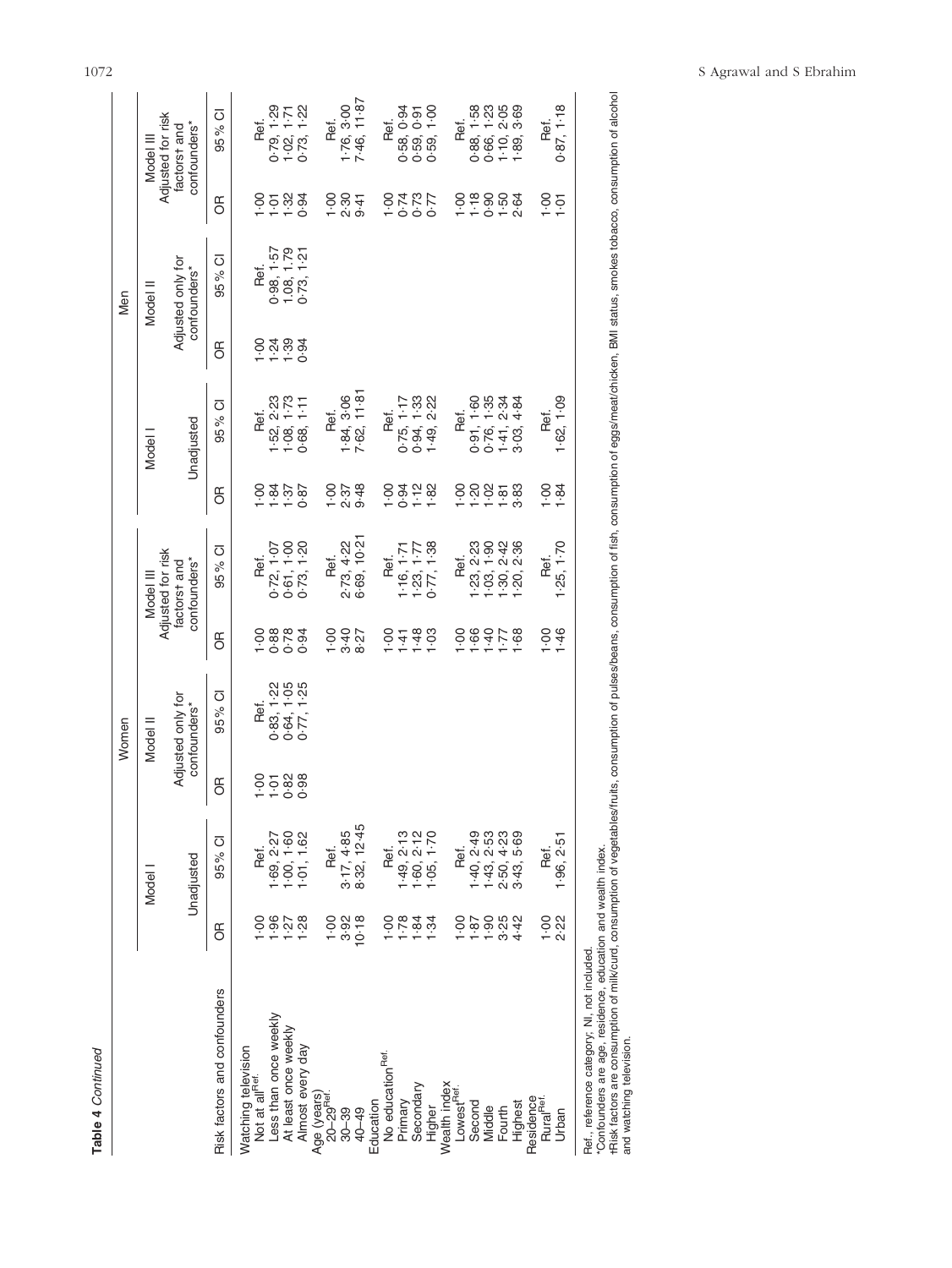Age was the strongest risk factor for diabetes in these data. The odds of suffering from diabetes were  $8.3$  times higher (OR =  $8.27$ ; 95% CI 6.69, 10.21) among women and  $9.4$  times higher (OR =  $9.41; 95\%$  CI 7.46, 11.87) among men aged more than 40 years. Women with primary or secondary education had greater odds of diabetes in crude analyses which remained strong in the adjusted analysis. Men with higher education had greater unadjusted odds of diabetes but this effect was attenuated to null after full adjustment. By contrast, the wealth index remained significantly associated with increased risk of diabetes even after full adjustment.

## Discussion

There is marked country-wide variation in diabetes prevalence in India. Urban rates tend to be highest in the southern region but high urban rates are found in most regions. Consumption of fish, chicken or meat was associated with higher risk of diabetes and consumption of pulses/ beans and fruit was associated with a lower risk of diabetes. Overweight and obesity were also associated with a significantly higher risk of diabetes but watching television was not. Higher wealth was associated with increased risk of diabetes but educational attainment was not. No strong evidence for associations of diabetes risk with daily milk/curd consumption, vegetable consumption, smoking tobacco or alcohol was found. Findings were broadly similar for men and women.

The prevalence of self-reported diabetes in this large nationally representative survey was comparatively low (about 1 %) reflecting the young age of this population and the use of self-reports rather than biochemical assessments. Estimates from a recent study of rural–urban migrants showed an age-adjusted prevalence of diabetes (diagnosed using both self-reports and fasting blood glucose in relatively affluent populations) of 10–15 % in urban people and 5–6 % in rural people of similar age to those recruited in NFHS- $3^{(54)}$ . In most urban parts of India the health system is well enough developed for diagnosis of symptomatic diabetes, but at younger ages  $(<$ 30 years) diabetes may not be symptomatic and NFHS-3 prevalence estimates are undoubtedly conservative, particularly for rural India where diagnosis may be much less likely to occur.

The geographic variation in diabetes prevalence indicates that within most regions of India, some states stand out as 'hot spots' reflecting variation between states in their epidemiological transition. Economically more prosperous states (e.g. Goa, Kerala) would be expected to have higher rates of diabetes compared with poorer states (e.g. Rajasthan) which may be mediated by more calorific diets and lower levels of physical activity.

We did not find that daily milk consumption was protective for diabetes in India although there was evidence

that weekly milk consumption might be harmful among men (analysis not shown). Previous studies have shown higher dairy intake may lower the risk of type 2 diabetes, but these studies were conducted in developed countries<sup> $(55-58)$ </sup> with the exception of a recent study of middleaged Chinese women<sup> $(59)$ </sup>. Our negative finding in India, which has a very different confounding structure to that in Western countries, suggests that the protective effect of milk consumption may be due to residual or uncontrolled confounding in Western studies. It is also possible that reverse causation arises, resulting in people with diabetes taking milk daily as they believe it is protective. The Diabetes India website (www.diabetesindia.com) does recommend up to 1 litre of milk daily as part of a diabetic diet. Confirmation of our findings in other Indian studies would be helpful in determining whether such advice should be withdrawn.

Our finding of daily and weekly fish consumption increasing the risk of diabetes was robust, suggesting that a non-vegetarian diet is harmful. It is supported by recent findings showing similar effects, that regular eating of red meat is associated with increased propensity to gain weight which may be the important factor in determining risk $(42, 43, 60 - 62)$ . However, this finding warrants further investigation looking into the cooking methods and mechanisms, which vary throughout the country. In India, fish are eaten dried, fried or fried-cooked with heavy spices and oil. This method of preparation of fish may not be beneficial for diabetes, which our finding shows. The coastal states of India such as Maharashtra, Goa, Karnataka, Kerala, Tamil Nadu, Andhra Pradesh, Orissa and West Bengal are the states where lots of sea fish are eaten along with freshwater fish. Incidentally, those are also the states where diabetes prevalence is higher among men and in urban areas.

However, results of studies that investigated the association between fish intake and type 2 diabetes risk are inconclusive. In contrast with our findings, two earlier cohort studies in the West showed protective effects of fish intake<sup> $(63,64)$ </sup>. An ecological study reported that high fish intake may reduce the risk of type 2 diabetes in populations with a high prevalence of obesity $(65)$ . Crosssectional studies reported inverse<sup>(66,67)</sup>, no<sup>(68,69)</sup> or positive<sup> $(70,71)$ </sup> associations between habitual fish intake and diabetes status. Prospective evidence suggested that fish intake is inversely<sup>(63,64,72)</sup> or not associated<sup>(73)</sup> or positively associated<sup>(74)</sup> with the risk of type 2 diabetes. However, studies conducted in this field did not report associations between different types of fish, process of cooking the fish and type 2 diabetes risk.

In the present study, a significant inverse association was found between intakes of pulses/beans and fruit and diabetes among Indian women but among men no effect was found. Various studies in the West have also shown benefits from a vegetarian diet in prevention of diabetes<sup>(59,61)</sup>. There is also convincing evidence that consumption of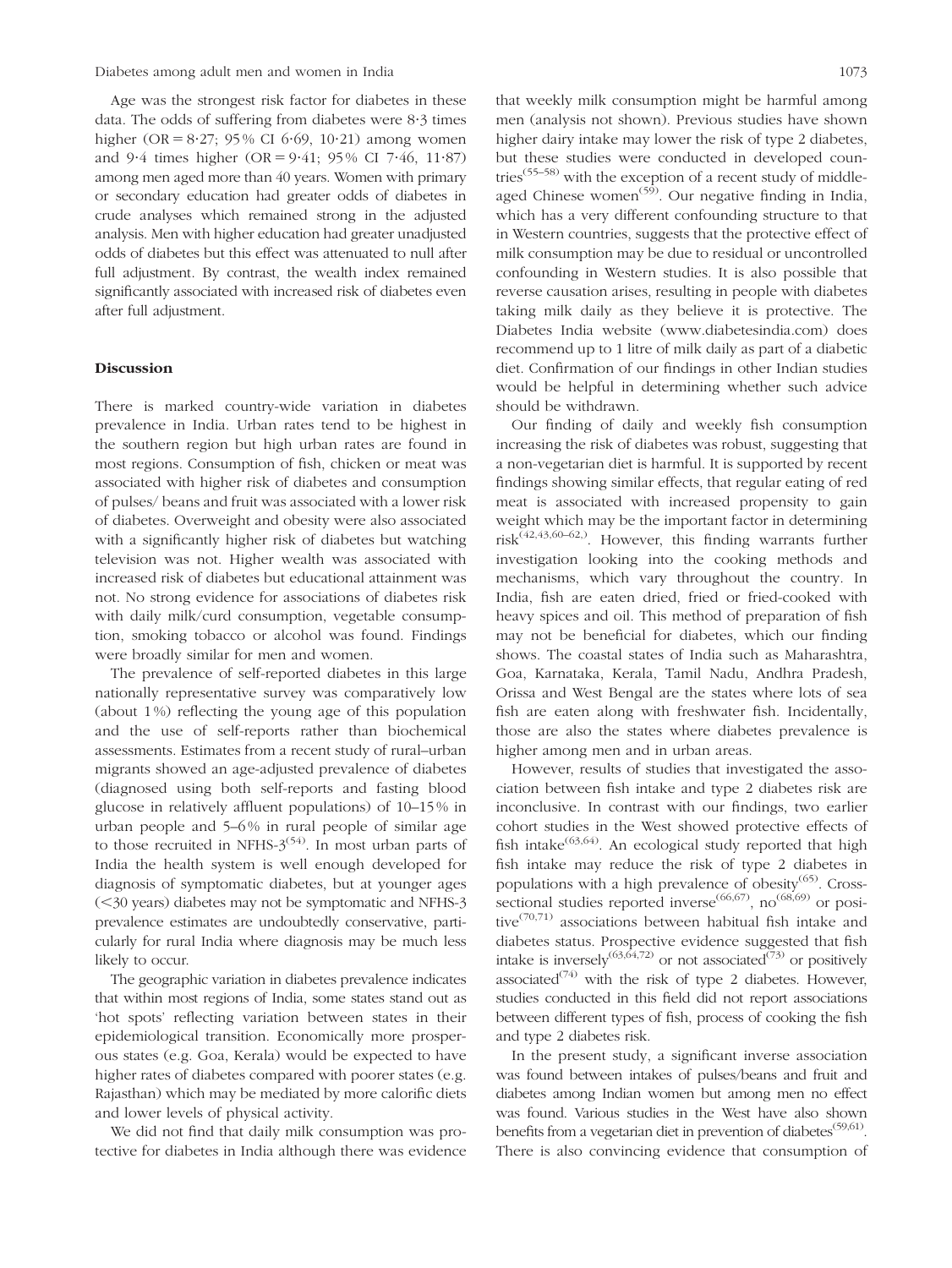fruits and vegetables decrease the risks of obesity and diabetes<sup> $(74)$ </sup>. In spite of the growing body of evidence which highlights the protective effect of fruits and vegetables, their intakes are still inadequate in many low- and middle-income countries(75,76). The World Health Survey in 2002–2003 showed that over three-quarters of men and women from fifty-two low- and middle-income countries consumed less than the minimum recommended five daily servings of fruits and vegetables<sup> $(75)$ </sup>. The fruit and vegetable intake among the population in India is about 100 g/capita per d or less<sup>(77)</sup> compared with  $300 g$  consumed in Australia, several European countries and the USA. Even so, the fruit and vegetable consumption in these high-income countries is still less than the WHO/FAO recommended level of  $400 \text{ g}$  or five servings daily<sup>(78)</sup>.

We did not find strong evidence of any effect of alcohol or smoking tobacco on type 2 diabetes which has been found in previous developed-country studies(79–82). This may reflect the cross-sectional nature of our data which cannot assess directionality of relationships. Also it might be possible that there is reverse causality and people are engaging in health-protective behaviours in the knowledge of a diagnosis of diabetes.

Current public health campaigns in developing as well as developed countries to reduce obesity and type 2 diabetes have largely focused on increasing exercise, but have paid little attention to the reduction of sedentary behaviours. Several studies have emphasized the importance of reducing prolonged television watching and other sedentary behaviours for preventing obesity and diabetes(26,83,84). However, in India, the specific role of television in diabetes risk has yet not been quantified $^{(4)}$ . In our data, adjustment of confounders and other risk factors removed any effect of television watching on diabetes. It is possible that levels of television viewing are too low to be a good marker of sedentary behaviour in the Indian context or that uncontrolled confounders explain the Western findings.

The socio-economic associations with diabetes might be expected to be mediated through obesity but adjustment for BMI did not attenuate the association with diabetes whereas the more modest association with higher educational attainment was fully attenuated in adjusted models. The differential effects of wealth and education suggest that the effect is not simply due to better access to health care resulting in greater likelihood of getting a diagnosis of diabetes. Recent studies have shown complex patterns of association between socio-economic position and development of diabetes, with protective effects of income among whites but not blacks and protective effects of education among blacks but not whites in the  $USA^{(85)}$ . By contrast findings in developing countries tend to show the opposite effects, which relates to the patterning of risk factors with economic and social transitions. In Indian factory workers, representing the emerging urban elites in the vanguard of social transition, higher educational attainment is associated with lower risk of diabetes and other CVD risk factors<sup>(86)</sup>. In the UK there is evidence that markers of socio-economic position operate in different directions in South Asian groups compared with white groups depending on the health outcome and the marker used $^{(87)}$ .

## Strengths and limitations of the study

The strengths of our study include the large nationally representative study sample allowing comparisons to be made between states and urban  $v$ . rural settings and the ability to examine socio-economic and lifestyle patterning of diabetes risk. The major weaknesses of the study are the collection of only self-reported diabetes, which has resulted in a marked underestimation of prevalence, and its focus on people aged  $<60$  years in whom diabetes is less common. Self- reported data, especially in rural areas, can be flawed owing to several factors such as lack of awareness, low educational status and hesitation to disclose diseases. Despite these shortcomings rigorous precautions were taken in the NFHS to obtain reliable self-reported data such as the survey used the local terminology and commonly understood term of the disease, rigorously trained interviewers and supervisors and standard quality checks. However, underestimation of diabetes may be less problematic in examining associations with risk factors. Moreover, we were unable to distinguish between type 1 and 2 diabetes diagnoses. In these analyses, the cross-sectional design precludes causal inferences and we were limited to the questions used to elicit lifestyle and dietary information. In future national family household surveys, it would be very valuable to make biochemical estimates of raised blood glucose using nearpatient testing devices which would provide a much more accurate means of mapping trends in diabetes rates.

#### Conclusions

The prevalence of diabetes was underestimated using self-reports. The wide variation in self-reported diabetes is unlikely to be due entirely to reporting biases or access to health care, and indicates that modifiable risk factors exist. Confirming our negative findings on milk consumption, alcohol and smoking and our positive findings on animal products in Indian studies with better ascertainment of diabetes would be helpful. Prevention of diabetes should focus on lifestyle aspects of obesity and target specific socio-economic groups in India.

#### Acknowledgements

This research received no specific grant from any funding agency in the public, commercial or not-for-profit sectors. All authors declared that they do not have any conflict of interest. S.A. conceived and designed the study, analysed and interpreted the data, and drafted and wrote the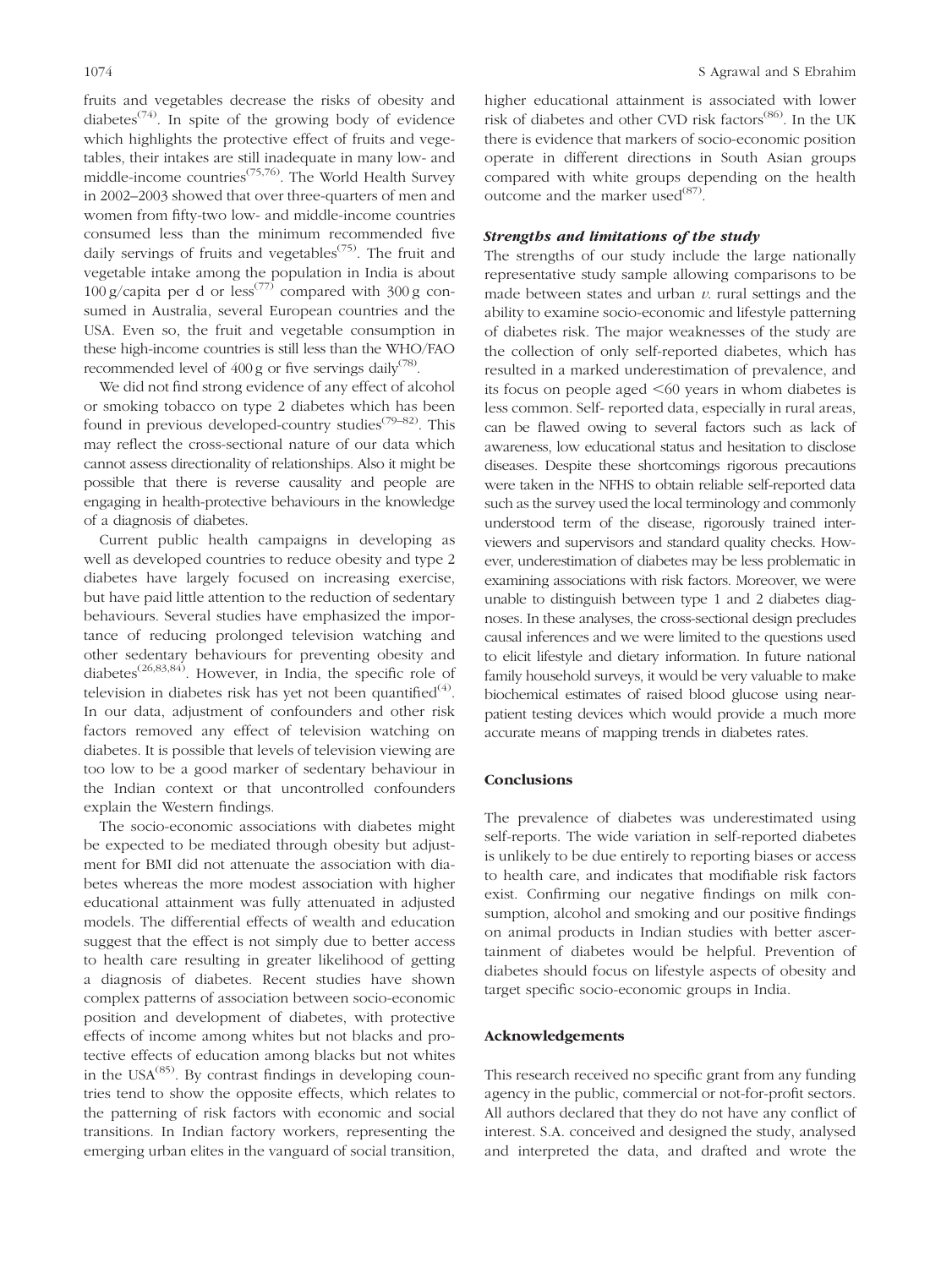manuscript; S.E. helped in the analysis of result and interpretation of the data; both authors are responsible for final editing and approval of the manuscript.

#### References

- 1. King H, Aubert RE & Herman WH (1998) Global burden of diabetes, 1995–2025: prevalence, numerical estimates, and projections. Diabetes Care 21, 1414–1431.
- 2. Shaw JE, Sicree RA & Zimmet PZ (2010) Global estimates of the prevalence of diabetes for 2010 and 2030. Diabetes Res Clin Pract 87, 4–14.
- 3. Wild S, Roglic G, Green A et al. (2004) Global prevalence of diabetes: estimates for the year 2000 and projections for 2030. Diabetes Care 27, 1047–1053.
- 4. Diamond JED (2011) Diabetes in India. Nature 469, 479.
- 5. Ramachandran A & Snehalatha C (2009) Current scenario of diabetes in India. J Diabetes 1, 18–28.
- 6. Tiwari RR, Deb PK, Debbarma A et al. (2008) Risk factor analysis in self-reported diabetes in a rural Kerala population. Int J Diabetes Dev Ctries 28, 91-94.
- 7. Mohan V, Shantirani CS & Deepa R (2003) Glucose intolerance (diabetes and IGT) in a selected South Indian population with special reference to family history, obesity and lifestyle factors – The Chennai Urban Population Study (CUPS 14). J Assoc Physicians India 51, 771–777.
- 8. Ramachandran A, Snehalatha C, Kapur A et al. (2001) Diabetes Epidemiology Study Group in India (DESI): high prevalence of diabetes and impaired glucose tolerance in India: national urban diabetes survey. Diabetologia 44, 1094–1101.
- 9. Asha Bai PV, Krishnaswami CV & Chellamariappan M (1999) Prevalence and incidence of type-2 diabetes and impaired glucose tolerance in a selected Indian urban population. *J Assoc Physicians India* 47, 1060-1064.
- Ramachandran A, Jali MV, Mohan V et al. (1986) High prevalence of diabetes in an urban population in South India. BMJ 297, 587–590.
- 11. Simmons D (1995) Ethnic comparisons in diabetes and insulin levels. Asia Pac J Clin Nutr 4, 346–348.
- 12. Knight TM, Smith Z, Whittles A et al. (1992) Insulin resistance, diabetes and risk markers for ischaemic heart disease in Asian men and non-Asian men in Bradford. Br Heart J **67**, 343-350.
- 13. Ramaiya K, Kodali VRR & Alberti KGMM (1990) Epidemiology of diabetes in Asians of the Indian subcontinent. Diabetes Metab Rev 6, 125–146.
- 14. Gupta R & Misra A (2007) Type 2 diabetes in India: regional disparities. Br J Diabetes Vasc Dis 7, 12–16.
- 15. Mohan V, Deepa M, Deepa R et al. (2006) Secular trends in the prevalence of diabetes and glucose tolerance in urban South India – the Chennai Urban Rural Epidemiology Study (CURES-17). Diabetologia 49, 1175–1178.
- 16. Misra A, Pandey RM, Devi JR et al. (2001) High prevalence of diabetes, obesity and dyslipidaemia in urban slum population in northern India. Int J Obes Relat Metab Disord 25, 1722–1729.
- 17. Ramachandran A, Snehalatha C, Latha E et al. (1997) Rising prevalence of NIDDM in an urban population in India. Diabetologia 40, 232–237.
- 18. Vijayakumar G, Arun R & Kutty VR (2009) High prevalence of type 2 diabetes mellitus and other metabolic disorders in rural central Kerala. J Assoc Physicians India 57, 563–567.
- 19. Ramachandran A, Snehalatha C & Vijay V (2004) Low risk threshold for acquired diabetogenic factors in Asian Indians. Diabetes Res Clin Pract 65, 185–195.
- 20. Mohan V, Radhika G, Vijayalakshmi P et al. (2010) Can the diabetes/cardiovascular disease epidemic in India be

explained, at least in part, by excess refined grain (rice) intake? Indian J Med Res 131, 369-372.

- 21. Pradeepa R, Anjana RM, Unnikrishnan R et al. (2010) Risk factors for microvascular complications of diabetes among south Indian subjects with type 2 diabetes – the Chennai Urban Rural Epidemiology Study (CURES) Eye Study-5. Diabetes Technol Ther 12, 755-761.
- 22. Ramachandran A, Ma RCW & Snehalatha C (2010) Diabetes in Asia. Lancet 375, 408–418.
- 23. Chan JCN, Malik V, Jia W et al. (2009) Diabetes in Asia: epidemiology, risk factors, and pathophysiology. JAMA 301, 2129–2140.
- 24. Mehta SR, Kashyap AS & Das S (2009) Diabetes mellitus in India: the modern scourge. MJAFI 65, 50–54.
- 25. Fall CH (2001) The genesis of 'Fetal origins of adult disease'. Int J Diabetes Dev Ctries 21, 3-8.
- 26. Hu FB, Leitzmann MF, Stampfer MJ et al. (2001) Physical activity and television watching in relation to risk for type 2 diabetes mellitus in men. Arch Intern Med 161, 1542–1548.
- 27. Gopalan C (1992) Nutrition in developmental transition in South-East Asia WHO/SEARO, New Delhi. Asia Pac J Clin Nutr 1, 191.
- 28. Popkin BM, Horton S, Kim S et al. (2001) Trends in diet, nutritional status, and diet-related non-communicable diseases in China and India: the economic costs of the nutrition transition. Nutr Rev 59, 379–390.
- 29. Zimmet P, de Courten M, Allison M et al. (editors) (2001) Epidemiology, Evidence for Prevention of Type 2 Diabetes. The Epidemiology of Diabetes Mellitus: An International Perspective, pp. 42–49. Chichester: John Wiley & Sons Ltd.
- 30. World Health Organization (2000) Obesity: Preventing and Managing the Global Epidemic. WHO Technical Report Series no. 894. Geneva: WHO.
- 31. Colditz GA, Willett WC, Rotnitzky A et al. (1995) Weight gain as a risk factor for clinical diabetes mellitus in women. Ann Intern Med 122, 481-486.
- Colditz GA, Willett WC, Stampfer MJ et al. (1990) Weight as a risk factor for clinical diabetes in women. Am J Epidemiol 132, 501–513.
- 33. Hu FB, Sigal RJ, Rich-Edwards JW et al. (1999) Walking compared with vigorous physical activity and risk of type 2 diabetes in women: a prospective study. JAMA 282, 1433–1439.
- 34. Lynch J, Helmrich SP, Lakka TA et al. (1996) Moderately intense physical activities and high levels of cardiorespiratory fitness reduce risk of non-insulin-dependent diabetes mellitus in middle-aged men. Arch Intern Med 156, 1307–1314.
- 35. Helmrich SP, Ragland DR, Leung RW et al. (1991) Physical activity and reduced occurrence of non-insulin-dependent diabetes mellitus. N Engl J Med 325, 147-152.
- 36. Manson JE, Rimm EB, Stampfer MJ et al. (1991) Physical activity and incidence of non-insulin-dependent diabetes mellitus in women. Lancet 338, 774–778.
- 37. Hu FB, Manson JE & Stampfer MJ (2001) Diet, lifestyle, and the risk of type 2 diabetes mellitus in women. N Engl J Med 345, 790–797.
- Manson JE, Ajani UA, Liu S et al. (2000) A prospective study of cigarette smoking and the incidence of diabetes mellitus among US male physicians. Am J Med 109, 538–542.
- Rimm EB, Chan J, Stampfer MJ et al. (1995) Prospective study of cigarette smoking, alcohol use, and the risk of diabetes in men. BMJ 310, 555-559.
- 40. Wei M, Gibbons LW, Mitchell TL et al. (2000) Alcohol intake and incidence of type 2 diabetes in men. Diabetes Care 23, 18–22.
- 41. Ajani UA, Hennekens CH, Spelsberg A et al. (2000) Alcohol consumption and risk of type 2 diabetes mellitus among US male physicians. Arch Intern Med 160, 1025–1030.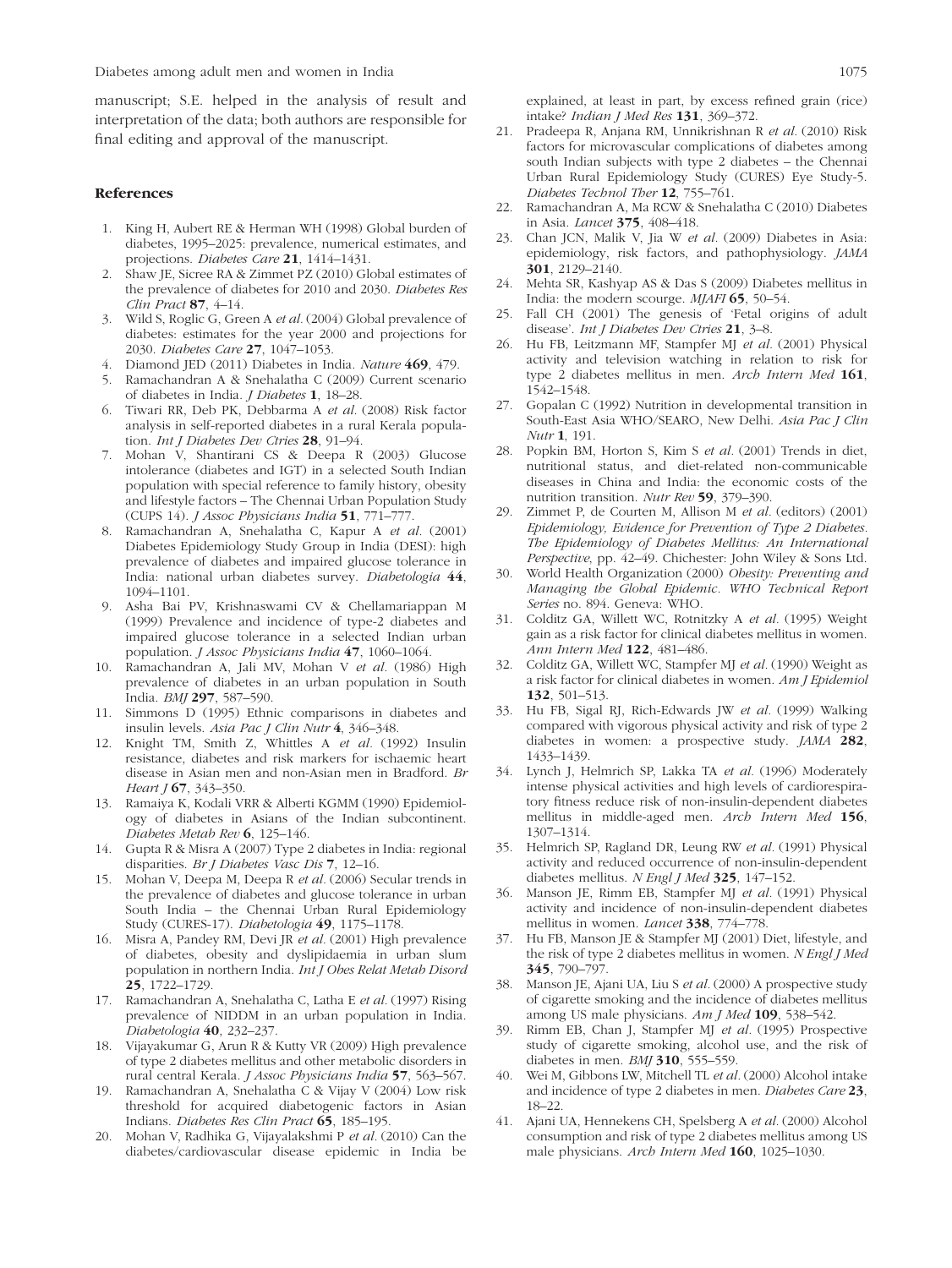- 42. Djoussé L, Gaziano JM, Buring JE et al. (2009) Egg consumption and risk of type 2 diabetes in men and women. Diabetes Care 32, 295–300.
- 43. Aune D, Ursin G & Veierød MB (2009) Meat consumption and the risk of type 2 diabetes: a systematic review and meta-analysis of cohort studies. Diabetologia 52, 2277–2287.
- 44. Steinbrecher A, Erber E, Grandinetti A et al. (2010) Meat consumption and risk of type 2 diabetes: the Multiethnic Cohort. Public Health Nutr 13, 1–7.
- 45. Fung TT, Schulze M, Manson JE et al. (2004) Dietary patterns, meat intake, and the risk of type 2 diabetes in women. Arch Intern Med 164, 2235–2240.
- 46. van Dam RM, Willet WC, Rimm EB et al. (2002) Dietary fat and meat intake in relation to risk of type 2 diabetes in men. Diabetes Care 25, 417–424.
- 47. Woudenbergh GJV, Ballegooijen AJV, Kuijsten A et al. (2009) Eating fish and risk of type 2 diabetes a populationbased, prospective follow-up study. Diabetes Care 32, 2021–2026.
- 48. Villegas R, Shu Xo, Gao YT et al. (2008) Vegetable but not fruit consumption reduces the risk of type 2 diabetes in Chinese women. J Nutr 138, 574–580.
- 49. Bazzano LA, Li TY, Joshipura KJ et al. (2008) Intake of fruit, vegetables, and fruit juices and risk of diabetes in women. Diabetes Care 31, 1311–1317.
- 50. Villegas R, Gao Y, Yang G et al. (2008) Legume and soy food intake and the incidence of type 2 diabetes in the Shanghai Women's Health Study. Am J Clin Nutr 87, 162–167.
- 51. Venn BJ & Mann JI (2004) Cereal grains, legumes and diabetes. Eur J Clin Nutr **58**, 1443-1461.
- 52. International Institute for Population Sciences & Macro International (2007) National Family Health Survey (NFHS-3), 2005–06: India: Vol. I. Mumbai: IIPS.
- 53. StataCorp. (2003) STATA Statistical Software Release 8, p. 24. College Station, TX: StataCorp.
- 54. Ebrahim S, Kinra S, Bowen L et al. (2010) The effect of rural to urban migration on obesity and diabetes in India: cross sectional study. PLoS Med 7, e10000268.
- 55. Elwood PC, Givens DI, Andrew D et al. (2008) The survival advantage of milk and dairy consumption: an overview of evidence from cohort studies of vascular diseases, diabetes and cancer. *J Am Coll Nutr* 27, issue 6, 723S–734S.
- 56. van Dam RM, Hu FB, Rosenberg L et al. (2006) Dietary calcium and magnesium, major food sources, and risk of type 2 diabetes in US black women. Diabetes Care 29, 2238–2243.
- 57. Liu S, Choi HK, Ford E et al. (2006) A prospective study of dairy intake and the risk of type 2 diabetes in women. Diabetes Care 29, 1579–1584.
- 58. Choi HK, Willett WC, Stampfer MJ et al. (2005) Dairy consumption and risk of type 2 diabetes mellitus in men: a prospective study. Arch Intern Med 165, 997–1003.
- 59. Villegas R, Gao YT, Dai Q et al. (2009) Dietary calcium and magnesium intakes and the risk of type 2 diabetes: the Shanghai Women's Health Study. Am J Clin Nutr 89, 1059–1067.
- 60. Vang A, Singh PN, Lee JW et al. (2008) Meats, processed meats, obesity, weight gain and occurrence of diabetes among adults: findings from Adventist Health Studies. Ann Nutr Metab 52, 96–104.
- 61. Snowdon DA & Phillips RL (1985) Does a vegetarian diet reduce the occurrence of diabetes? Am J Public Health 75, 507–512.
- 62. Song Y, Manson JAE, Buring JE et al. (2004) A prospective study of red meat consumption and type 2 diabetes in middle-aged and elderly women: the women's health study. Diabetes Care 27, 2108–2115.
- 63. Feskens EJ, Virtanen SM, Rasanen L et al. (1995) Dietary factors determining diabetes and impaired glucose tolerance. A 20-year follow-up of the Finnish and Dutch cohorts of the Seven Countries Study. Diabetes Care 18, 1104–1112.
- 64. Feskens EJ, Bowles CH & Kromhout D (1991) Inverse association between fish intake and risk of glucose intolerance in normoglycemic elderly men and women. Diabetes Care 14, 935–941.
- 65. Nkondjock A & Receveur O (2003) Fish-seafood consumption, obesity, and risk of type 2 diabetes: an ecological study. Diabetes Metab 29, 635–642.
- 66. Panagiotakos DB, Zeimbekis A, Boutziouka V et al. (2007) Long-term fish intake is associated with better lipid profile, arterial blood pressure, and blood glucose levels in elderly people from Mediterranean islands (MEDIS epidemiological study). Med Sci Monit 13, CR307–CR312.
- 67. Ruidavets JB, Bongard V, Dallongeville J et al. (2007) High consumptions of grain, fish, dairy products and combinations of these are associated with a low prevalence of metabolic syndrome. J Epidemiol Community Health 61, 810–817.
- 68. Adler AI, Boyko EJ, Schraer CD et al. (1994) Lower prevalence of impaired glucose tolerance and diabetes associated with daily seal oil or salmon consumption among Alaska Natives. Diabetes Care 17, 1498–1501.
- 69. Harding AH, Day NE, Khaw KT et al. (2004) Habitual fish consumption and glycated haemoglobin: the EPIC-Norfolk study. Eur J Clin Nutr 58, 277–284.
- 70. Bjerregaard P, Pedersen HS & Mulvad G (2000) The associations of a marine diet with plasma lipids, blood glucose, blood pressure and obesity among the Inuit in Greenland. Eur J Clin Nutr 54, 732-737.
- 71. Kaushik M, Mozaffarian D, Spiegelman D et al. (2009) Long-chain omega-3 fatty acids, fish intake, and the risk of type 2 diabetes mellitus. Am J Clin Nutr 90, 613–620.
- 72. Patel PS, Sharp SJ, Robert N et al. (2009) Association between type of dietary fish and seafood intake and the risk of incident type 2 diabetes: the European Prospective Investigation of Cancer (EPIC)-Norfolk cohort study. Diabetes Care 32, 1857–1863.
- 73. Schulze MB, Manson JE, Willett WC et al. (2003) Processed meat intake and incidence of type 2 diabetes in younger and middle aged women. Diabetologia 46, 1465–1473.
- 74. World Health Organization (2003) Diet, Nutrition and the Prevalence of Chronic Diseases. WHO Technical Report Series no. 916. Geneva: WHO.
- 75. Hall JN, Moore S, Harper SB et al. (2009) Global variability in fruit and vegetable consumption. Am J Prev Med 36, 402–409.e5.
- 76. International Agency for Research on Cancer (2001) Changing Structure of Global Food Consumption and Trade: Agricultural and Trade Report. Lyon: IARC Press.
- 77. Kanungsukkasem U, Ng N, Minh HV et al. (2009) Fruit and vegetable consumption in rural adults population in INDEPTH HDSS sites in Asia. Global Health Action Supplement 1, DOI: 10.3402/gha.v2i0.1988.
- 78. Pollack SL (2001) Consumer Demand for Fruits and Vegetables: The US Example. Washington, DC: Economic Research Service, US Department of Agriculture.
- 79. Rehm J, Gmel G, Sempos CT et al. (2003) Alcohol-related morbidity and mortality. Alcohol Res Health 27, 39–51.
- 80. English DR, Holman CDJ, Milne E et al. (1995) The Quantification of Drug Caused Morbidity and Mortality in Australia 1995. Canberra: Commonwealth Department of Human Services and Health.
- 81. Perry IJ, Wannamethee SG & Walker MK (1995) Prospective study of risk factors for development of non-insulin dependent diabetes in middle aged British men. BMJ 310, 560–564.